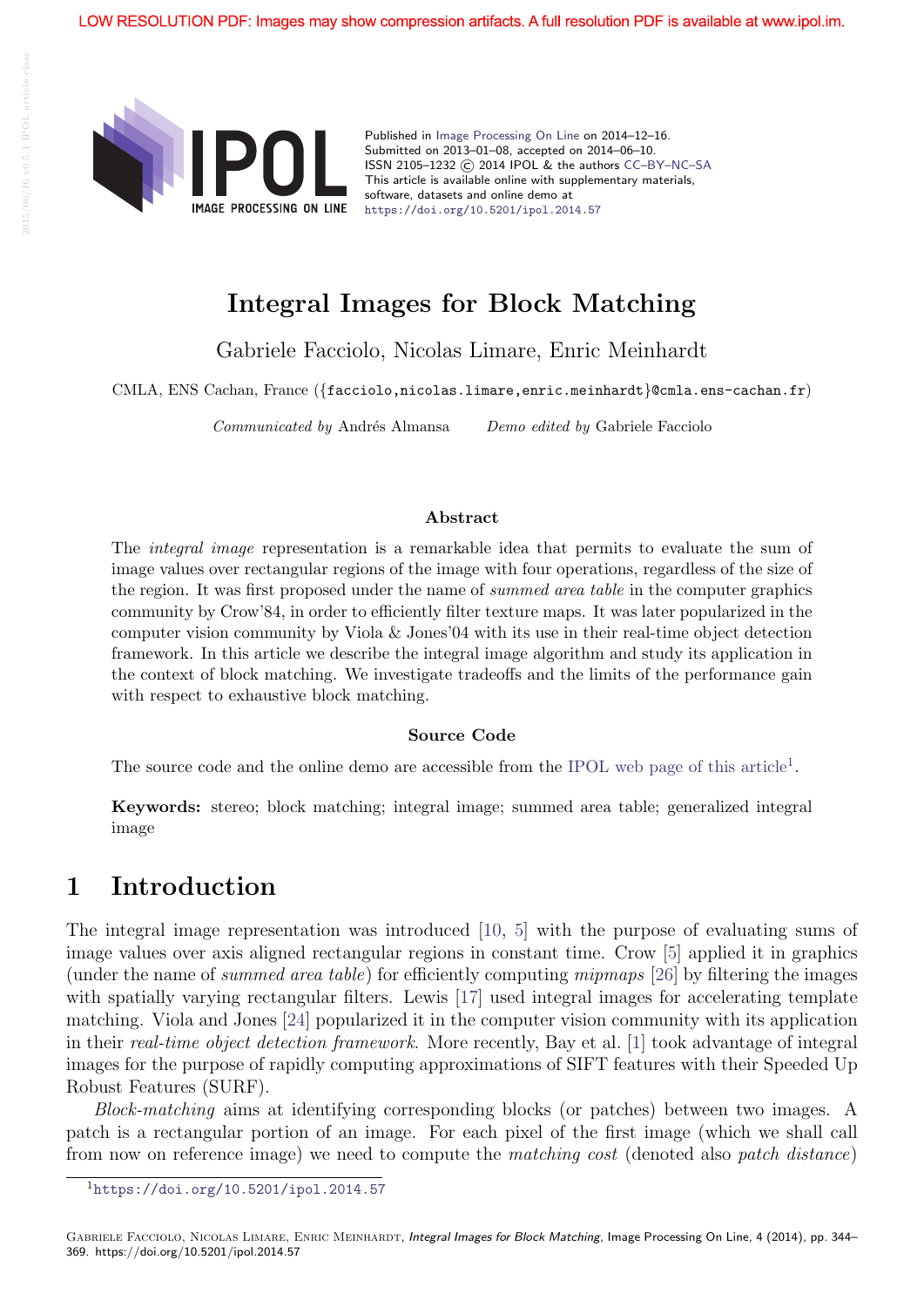Integral Images for Block Matching

between the patch centered at this reference pixel, and all the patches of the second image within a given range around the reference pixel. For each patch in the reference image, the patch in the second image yielding the minimum matching cost is called "the corresponding block". A popular matching cost is computed as the sum of squared differences (SSD) of pixel values within the patch.

The correspondences and matching costs provide valuable information about the similarity between the patches, which can be applied to image denoising [3], video compression [15], motion and depth estimation [21] among others. One of the first uses of integral image applied to block matching appears in the work by Faugeras et al. [8]. In that work the authors describe an optimization to spare redundant computations, that is much in the spirit of integral images. Later, Veksler [23] applied the integral images to stereo block matching for efficiently computing matching costs with multiple window sizes, and Wang et al. [25] used integral images for accelerating the patch comparison in the NL-means denoising algorithm [3].

The naive evaluation of the matching cost for a set of  $M$  relative offsets, using patches of size  $r^2$ , entails  $O(Mr^2)$  operations for each patch in the reference image. Therefore, for an image with N pixels, the naive computation of all the matching costs requires  $O(MNr^2)$  operations. Note that the patch size affects directly the computational cost. Many techniques have been proposed to reduce this computational load by avoiding unnecessary comparisons, for instance exploiting the regularity of the offset fields [20]. Covering all these techniques is well beyond the scope of this work. Here we are going to describe how the integral image can be applied to compute the matching costs with  $O(MN)$  operations. Thus, with a cost only proportional to the number of offsets, regardless of the window size. This performance gain comes at the expense of some flexibility, a tradeoff that will be discussed in detail.

We start by describing the integral image computation and its evaluation in Section 2. In Section 3 we explain how to apply the integral image for block matching and comment some issues. Sections 4 and 5 conclude by highlighting the benefits and limitations of the integral image applied to block matching.

## 2 Algorithm for Computing Integral Images

For a discrete image i its integral image ii at the pixel  $(x, y)$  is defined as the sum of the pixel values of i above and to the left of  $(x, y)$ , namely

$$
ii(x,y) = \sum_{p \le x, q \le y} i(p,q). \tag{1}
$$

Given the integral image, the sum of all the pixels within a rectangle aligned with the image axes can be evaluated with four array references, regardless of the size of the rectangle. This is illustrated in Figure 1, where the sum over the rectangle  $[x_0, x] \times [y_0, y]$  is computed as  $L_4 + L_1 - (L_2 + L_3)$ , with  $L_1 = i i(x_0 - 1, y_0 - 1), L_4 = i i(x, y), L_3 = i i(x_0 - 1, y)$  and  $L_2 = i i(x, y_0 - 1)$ .

In [24] the authors describe an algorithm for computing the integral image in one-pass over the image by using the recurrence relation

$$
s(x, y) = s(x, y - 1) + i(x, y)
$$
  
ii(x, y) = ii(x - 1, y) + s(x, y),

where  $s(x, y)$  is the column-wise cumulated sum, and  $s(x, -1) = ii(-1, y) = 0$ . Algorithm 1 details the implementation of this recurrence, where the image s is replaced with a scalar accumulator storing the current row-wise sum. A performance comparison of this method with two other slower algorithm variants is provided in Appendix A. Algorithm 2 details how to compute the sum of a rectangular region of the image by evaluating the integral image.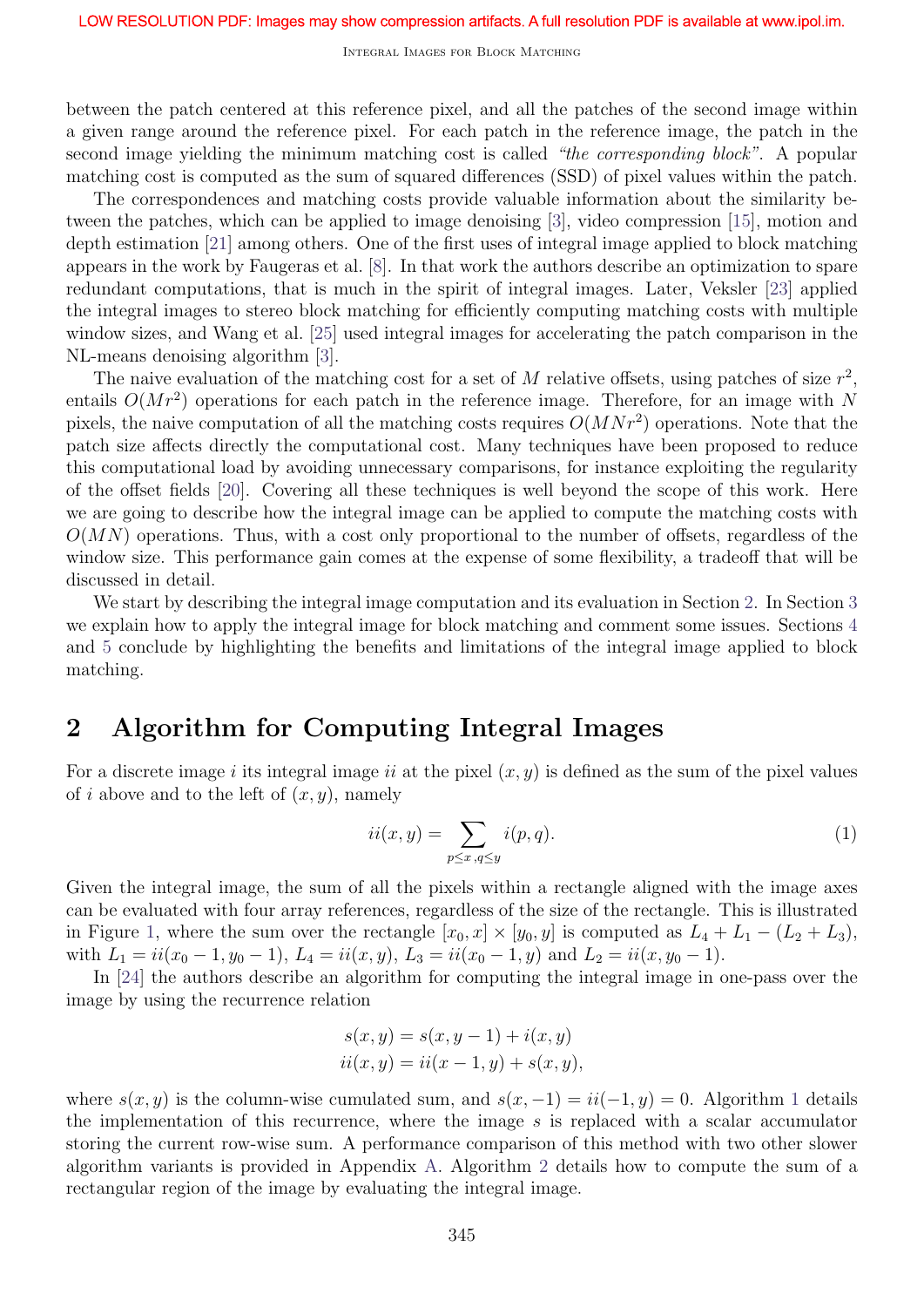

Figure 1: Integral image and evaluation over a rectangle. The diagram illustrates the computation of the integral image: the value of  $ii(x, y)$  is the sum of the pixels in the gray region, where the upper left corner of the image is the origin of the image's coordinate system. The diagram on the right shows how to compute the sum of the samples of the discrete image on a rectangle with integer bounds,  $A = [x_0, x] \times [y_0, y]$  using the integral image ii. It is enough to obtain the values of the integral image at  $L_1 = ii(x_0 - 1, y_0 - 1), L_4 = ii(x, y), L_3 = ii(x_0 - 1, y)$  and  $L_2 = ii(x, y_0 - 1),$ and to compute  $L_4 + L_1 - (L_2 + L_3)$ .

| <b>Algorithm 1:</b> Computing <i>Integral Image.</i>          |         |
|---------------------------------------------------------------|---------|
| <b>input:</b> An image of size $nx \times ny$ : i             |         |
| <b>output:</b> The integral image of size $nx \times ny$ : ii |         |
| $i(i(0,0) \leftarrow i(0,0);$                                 |         |
| 2 for $x \leftarrow 1$ to $nx - 1$ do                         |         |
| $\mathbf{a} \mid ii(x,0) \leftarrow ii(x-1,0) + i(x,0);$      |         |
| 4 for $y \leftarrow 1$ to $ny - 1$ do                         |         |
| 5 $s \leftarrow i(0, y);$ /* scalar accumulator               | $\ast/$ |
| 6 $ii(0, y) \leftarrow ii(0, y - 1) + s;$                     |         |
| for $x \leftarrow 1$ to $nx - 1$ do<br>$\overline{7}$         |         |
| $s \leftarrow s + i(x, y);$<br>8                              |         |
| $ii(x, y) \leftarrow ii(x, y - 1) + s;$<br>$\overline{9}$     |         |
|                                                               |         |

Algorithm 2: Summing the pixel values in a rectangle of an image using the *Integral Image*.

**input**: The integral image for an image i: ii. Position, width  $(w)$  and height  $(h)$  of a rectangle contained in the image:  $[x_0, x_0 + w - 1] \times [y_0, y_0 + h - 1]$ . **output:** Sum of the pixel values of i in the rectangle of size  $w \times h$  : S 1  $S \leftarrow ii(x_0 + w - 1, y_0 + h - 1);$ 

2 if  $x_0 > 0$ , then  $S \leftarrow S - ii(x_0 - 1, y_0 - 1 + h);$ 3 if  $y_0 > 0$ , then  $S \leftarrow S - ii(x_0 - 1 + w, y_0 - 1);$ 4 if  $x_0 > 0$  and  $y_0 > 0$ , then  $S \leftarrow S + ii(x_0 - 1, y_0 - 1);$ 

### 2.1 Interpretation

The simplest interpretation of the integral image comes from considering a 1D discrete signal l of length N. The sum over any interval of the signal l (for instance from  $x_0$  to  $x_1$ ) rewrites as

$$
\sum_{j=x_0}^{x_1} l(j) = \sum_{j=0}^{x_1} l(j) - \sum_{j=0}^{x_0-1} l(j) = ll(x_1) - ll(x_0-1),
$$
\n(2)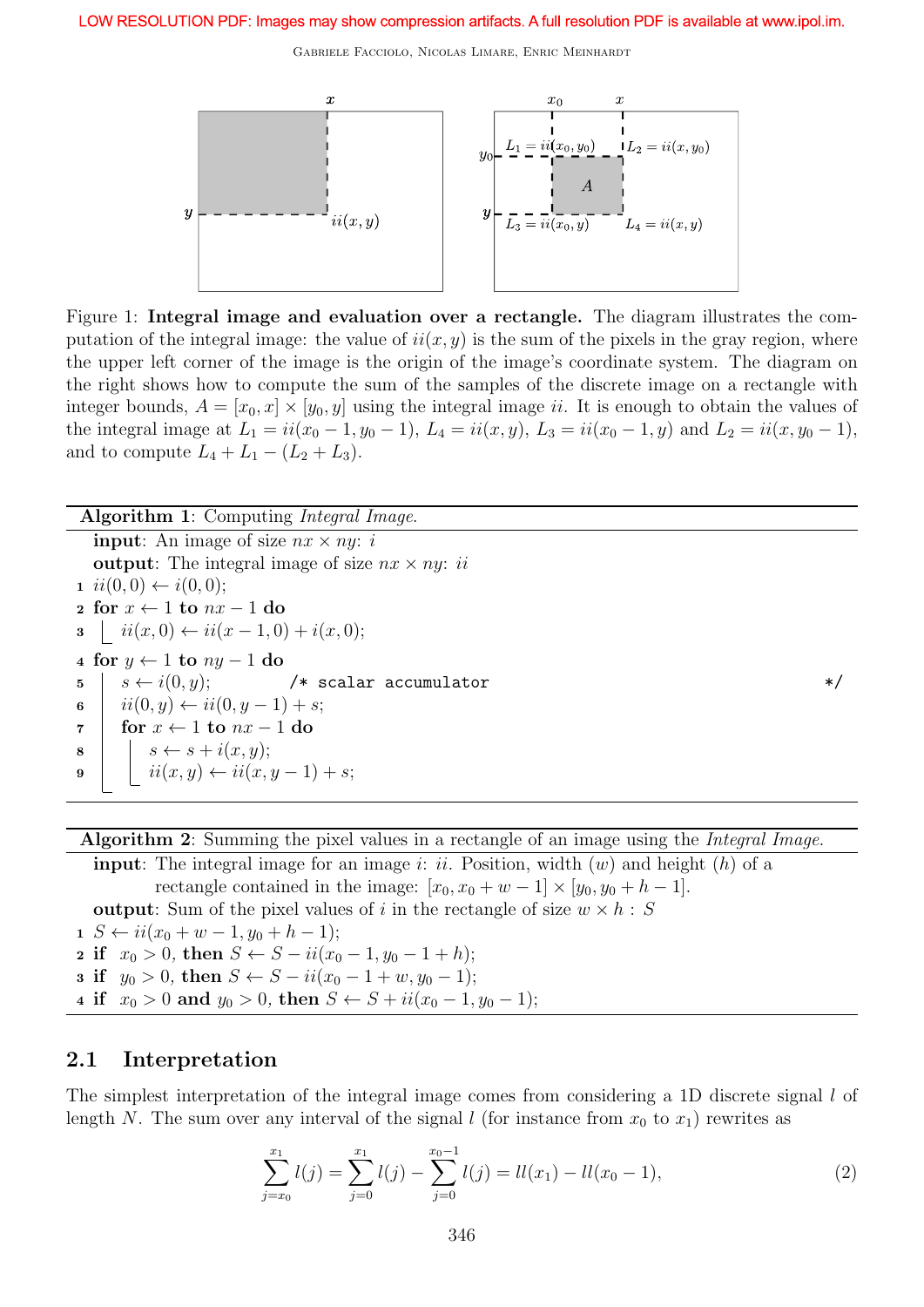Integral Images for Block Matching



Figure 2: Interpolating an integral image. The left image depicts a row of pixels and the right one its associated integral line. Note, on the left image, that the samples are interpolated with nearest neighbor and that the signal is displaced half-pixel to the right. With this convention the integral image at an integer position coincides with the integral of the piecewise constant interpolation of the samples (for instance the integral image at 2 accumulates the areas of the first and second pixels). This also implies that linearly interpolating the integral image yields the integral of the piecewise constant interpolation of the samples.

where  $ll(x) = \sum_{i=0}^{x} l(x)$  is the "integral line". Thus given l, any sum over an interval of l can be computed with two lookups of ll.

It is possible to compute sums over non integer intervals by interpolating the integral line [5]. Indeed, Figure 2 illustrates a 1D discrete signal which we interpret as a piecewise constant function and the corresponding integral line. Linearly interpolating the integral line permits to integrate the underlying piecewise constant function over any (non integer) interval.

In two dimensions the integral image ii at any position  $(x, y)$  is the sum of all the pixels in the rectangular region above and to the left of  $(x, y)$  as illustrated in Figure 1. The orientation of the summed rectangle determines the "privileged orientation" for evaluating the integral image. This implies that the sums over any rectangle with sides parallel to the image axes can be evaluated with four lookups of ii. But for rectangles non parallel to the axes the evaluation of the integral image has a cost proportional to its perimeter. For 45° oriented rectangles, Lienhart and Maydt [18] proposed a rotated integral image. The rotated integral image is computed traversing the image in the diagonal directions. The sums over rotated rectangles are then computed, like the integral image, with four table lookups.

Regarding the sum of values of a signal  $f$  as a convolution with a box filter  $g$  entails that any invertible linear operator can be applied to f if its inverse is applied to q (for commodity we switch to continuous notation). Concretely with the derivative/integral pair we have (in 1D)

$$
(f * g)(x) = \int f(t)g(x - t)dt = \int F'(t)g(x - t)dt = \int F(t)g'(x - t)dt,
$$
\n(3)

where  $F(t) = \int_{-\infty}^{t} f(t')dt'$ . Observing that the derivative of the box filter is the sum of two delta functions, the computation of the sum is reduced to the evaluation  $F$  at the two points. This insight was used by the authors of  $[22]$  to efficiently filter signals with a piecewise constant filter g, by converting  $g$  into a sequence of deltas at its discontinuities. The same computation extends to two (and more) dimensions by simply taking partial derivatives and integrals on each dimension:

$$
(f * g)(x, y) = \iint F(t, s) \left(\frac{d}{dy}\frac{d}{dx}g(x - t, y - s)\right) dt ds, \quad \text{with} \quad F(t, s) = \int_{-\infty}^{s} \int_{-\infty}^{t} f(t', s') dt' ds'.
$$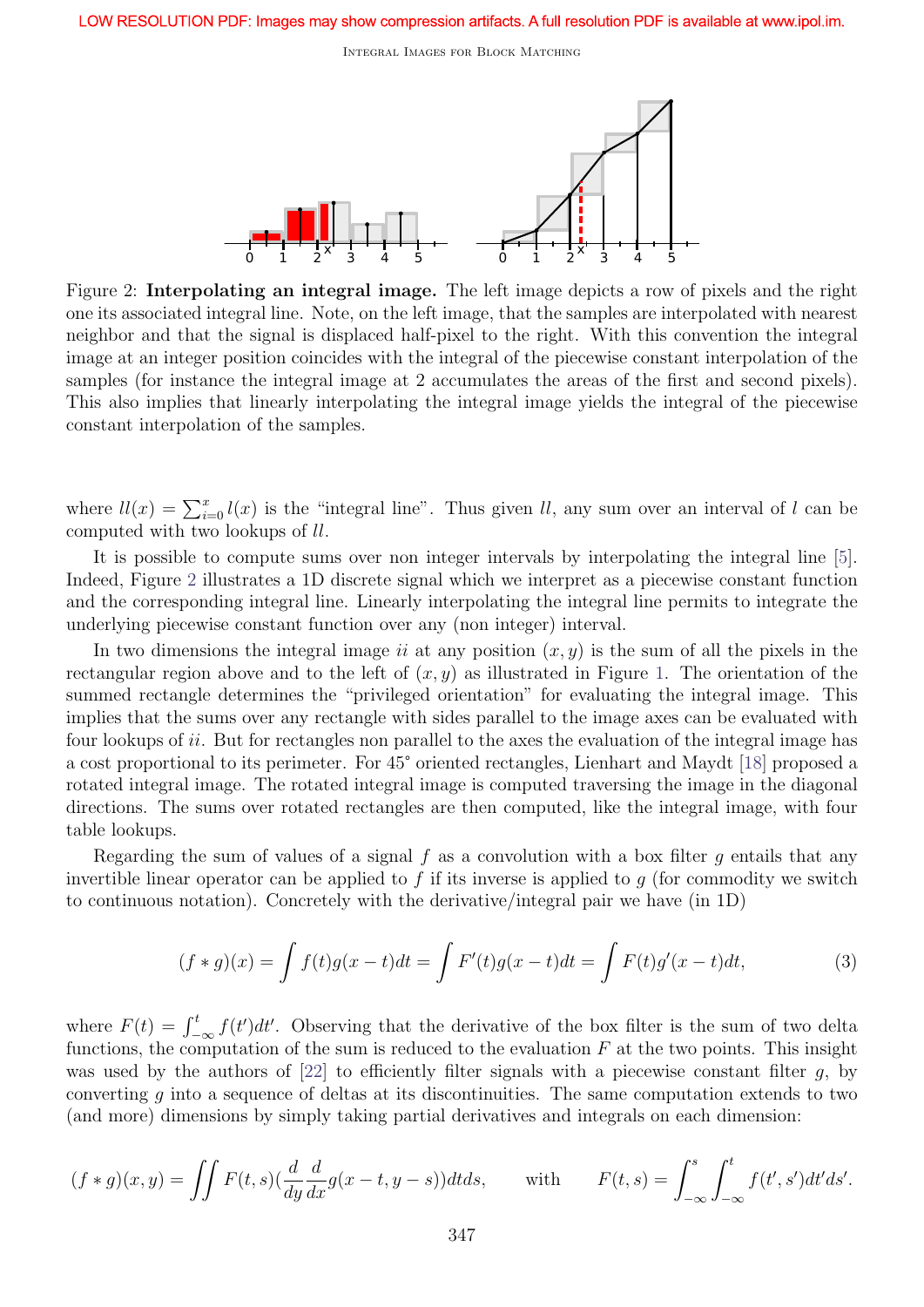

Figure 3: **B-splines of order** n. The order  $n$  B-spline is obtained by convolving the box filter  $n-1$  times with itself, here shown for  $n = \{1, 2, 3\}$ . The *n*-th derivative of an order *n* B-spline is a sequence of deltas depicted on the right. Note that the B-spline of order 3 is a good approximation of the Gaussian.

| $n=0$ | $n=1$             | $n=2$                                   | $n=3$                                            |  |
|-------|-------------------|-----------------------------------------|--------------------------------------------------|--|
|       | $-1$ 1<br>$1 - 1$ | $1 - 2 = 1$<br>$-2$ 4 $-2$<br>$1 - 2$ 1 | $-1$ 3 $-3$ 1<br>$3 - 9$ 9 $-3$<br>$-3$ 9 $-9$ 3 |  |
|       |                   |                                         | $1 - 3$ $3 - 1$                                  |  |

Figure 4: Coefficients for 2D B-spline filtering using generalized integral images. The 2D coefficients for filtering with an *n*-th order B-splines evaluating the corresponding *n*-fold integral image. Adjusting the spacing between the samples yields filters of different widths. The zero order corresponds to sampling the image with a delta.

### 2.2 Generalized Integral Images

An alternative proof of the property (3) expresses the integration and derivation using the Fourier transform  $f(x) \leftrightarrow \hat{f}(\omega)$  [12]. The spatial integration and derivation of a function correspond to division and multiplication by  $i\omega$  in the frequency domain, that is:  $\frac{df}{dx}(x) \longleftrightarrow i\omega \hat{f}(\omega)$  and  $\int f(x) \longleftrightarrow$  $\hat{f}(\omega)/(i\omega)$ . Hence we have the chain of equivalent computations

$$
f(x) * g(x) \longleftrightarrow \hat{f}(\omega)\hat{g}(\omega) = \frac{\hat{f}(\omega)}{(i\omega)^n} (i\omega)^n \hat{g}(\omega) \longleftrightarrow \left(\int^{\eta} f\right)(x) * \left(\frac{d^n g}{dx^n}\right)(x),
$$

where  $\int^n f$  and  $\frac{d^n g}{dx^n}$  denote respectively the *n*-fold integration and *n*-th order derivative of the signals.

This observation leads to a generalization of the integral images [12, 9, 7] to n-fold integral images, which allows to filter signals by piecewise polynomial filters in constant time (regardless of the filter's support). By increasing the integral order it is possible to define smoother and more isotropic filters, which in turn reduce the artifacts common with the box filter.

As shown in Figure 3, convolving n box filters generates the n-th order B-spline [12, 7], whose  $n$ -th derivative is a sequence of deltas. Therefore, given the  $n$ -fold integral of an image it is possible to evaluate its convolution with a B-spline of the same order, by evaluating a few samples. In Figure 4 the coefficients of several low order 2D B-splines are shown. Adjusting the spacing between the samples yields the filters of different widths.

There are a couple of issues to keep in mind when working with *n*-fold integral images. Firstly, the representation precision (in bits per pixel) of an *n*-fold integral image increases linearly with *n*. This means that storing the *n*-fold integral image of a signal of length  $2^m$  and with b bits per sample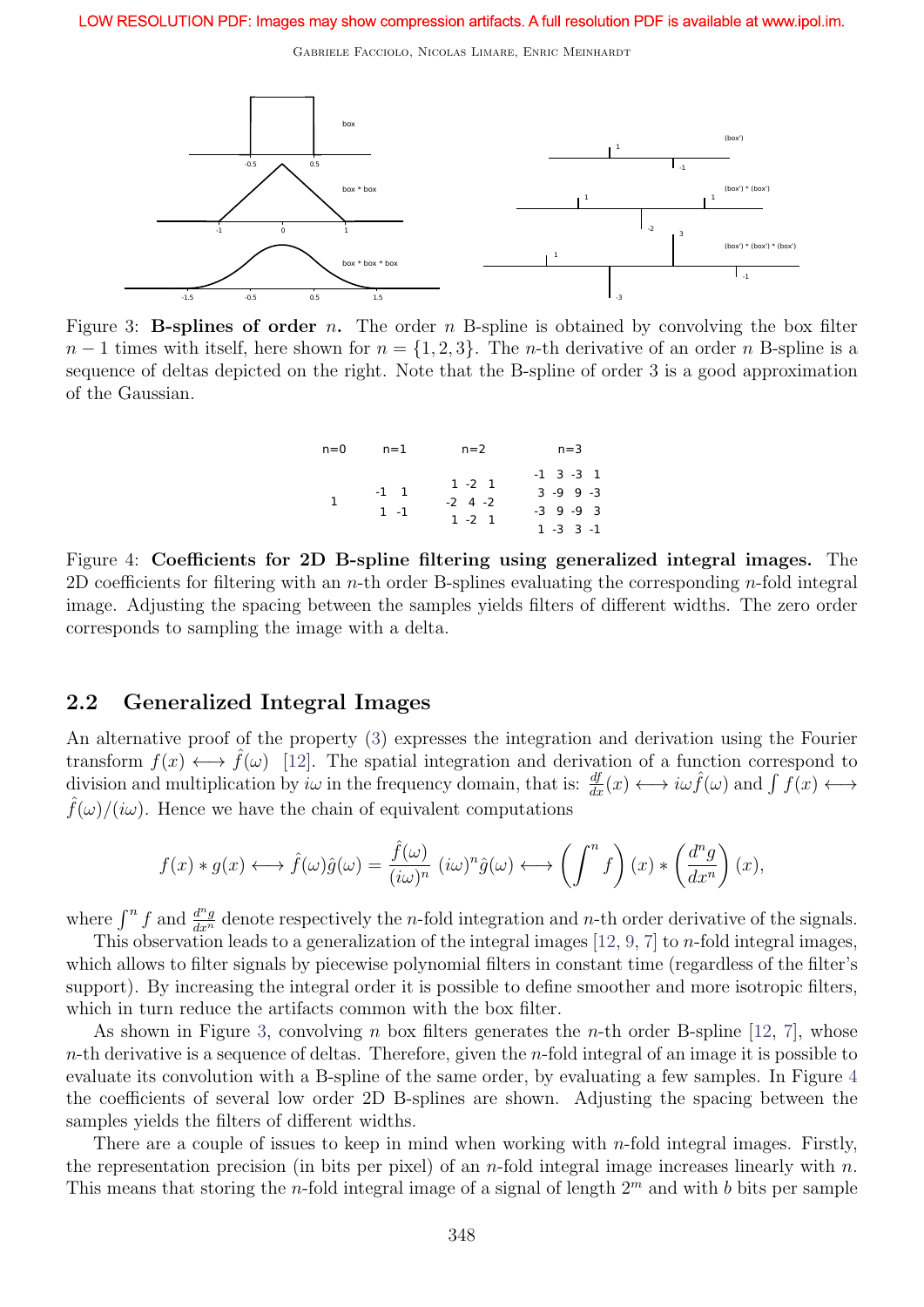demands an integral image with a precision of  $n \times m + b$  bits. For instance, the pixels of the 1-fold integral image are represented with  $m + b$  bits. Remarking that a 2-fold integral image accumulates  $2^m$  values from the 1-fold image, it follows that its maximum range is  $2^{m+b} 2^m$ , which amounts to  $2 \times m + b$  bits. Secondly, in 2D the cost of evaluating an *n*-fold integral image grows quadratically with n. Thus for instance, applying an order  $3$  B-spline requires 16 accesses to the integral image (see Figure 4), while the order 1 B-spline (the rectangle function) only requires 4. This means that for small blocks (smaller than  $7 \times 7$ , according to Table 1) it is more effective to compute the sums exhaustively without recurring to integral images. For more details about the generalized integral images we recommend [5, 12, 7] as further reading.

### 2.3 Numerical Precision Notes

The numerical precision of the integral image depends on the concrete data being accumulated, and the precision of the data type used to store the image. In this section we analyze the precision limits of the integral image representation for some typical cases. Experiments with different representation precisions are performed by adapting<sup>2</sup> the integral image code associated to this article<sup>3</sup>.

- Integer pixel values and arithmetic overflow. The simplest situation is the accumulation of b-bit integers into an m-bit data type. In this case one can accurately accumulate at most  $2^{(m-b)}$  values. As an example, if the data vector contains 12-bit unsigned integers and the integral image is stored on a 32-bit unsigned integer data type, then only  $2^{(32-12)} = 1024 \times 1024$ values can be accumulated without any risk of an integral value becoming larger than the 32-bit integer capacity and resulting in an integer overflow<sup>4</sup>. Stored on 64-bit data, the integral image can safely hold the much reassuring quantity of  $2^{52} = 4 \times 10^{15}$  values.
- Fixed point pixel values and precision loss. Usually we compute the square (SSD for instance) of pixels with fixed point values. In that case the range of the data is duplicated. For instance, the square of a 16-bit fixed point value has a range of 32-bits. A single precision floating-point data type (IEEE754 32-bits) has only 23 bits of mantissa and is not sufficient here. A double precision integral image (IEEE754 64-bit floating-point, 53-bit mantissa) can hold 2 million (or  $2^{53-32}$ ) of such 32-bit values without precision loss. As a reference a 1400 × 1400 pixels image contains 2 million pixels. With more values to be stored, the least-significant bits of the mantissa in the integral image values are at risk of being dropped when the integral values grow. These errors are relatively small when compared with the sum but will become significant when the difference between two close locations of the integral image is computed  $(ll(x_1) - ll(x_0 - 1)$  in equation (2)).

Figure 5 , second row, illustrates the precision of the integral image evaluation for a large  $(2048 \times 2048)$  pixels) synthetic image, for several different data types. The pixel values of this image are in the range  $[2^{-19}, 2^{19}]$ . This type of range could be the result of another processing with fixed point precision. Note how in Figure 5, for the single precision case, the error grows with the distance from  $(0, 0)$ . This is due to the accumulation of truncation errors.

 $^{2}$ In the code associated to this article, the preprocessor macro IIFLOAT and custom type name iifloat t define the data type used for representing the integral image. By default it is set to extended precision with -DIIFLOAT='long double' passed in the compiler options.

<sup>3</sup>https://doi.org/10.5201/ipol.2014.57

<sup>&</sup>lt;sup>4</sup>In most situations an integer overflow results in the value being wrapped and stored modulo  $2^{32}$ , which still allows for some arithmetic operations to be performed on this data when we are aware of the possibility of an overflow. But in general the consequences of an overflow are not safely predictable from the programming language standard alone [16, section A7] and this situation should be avoided.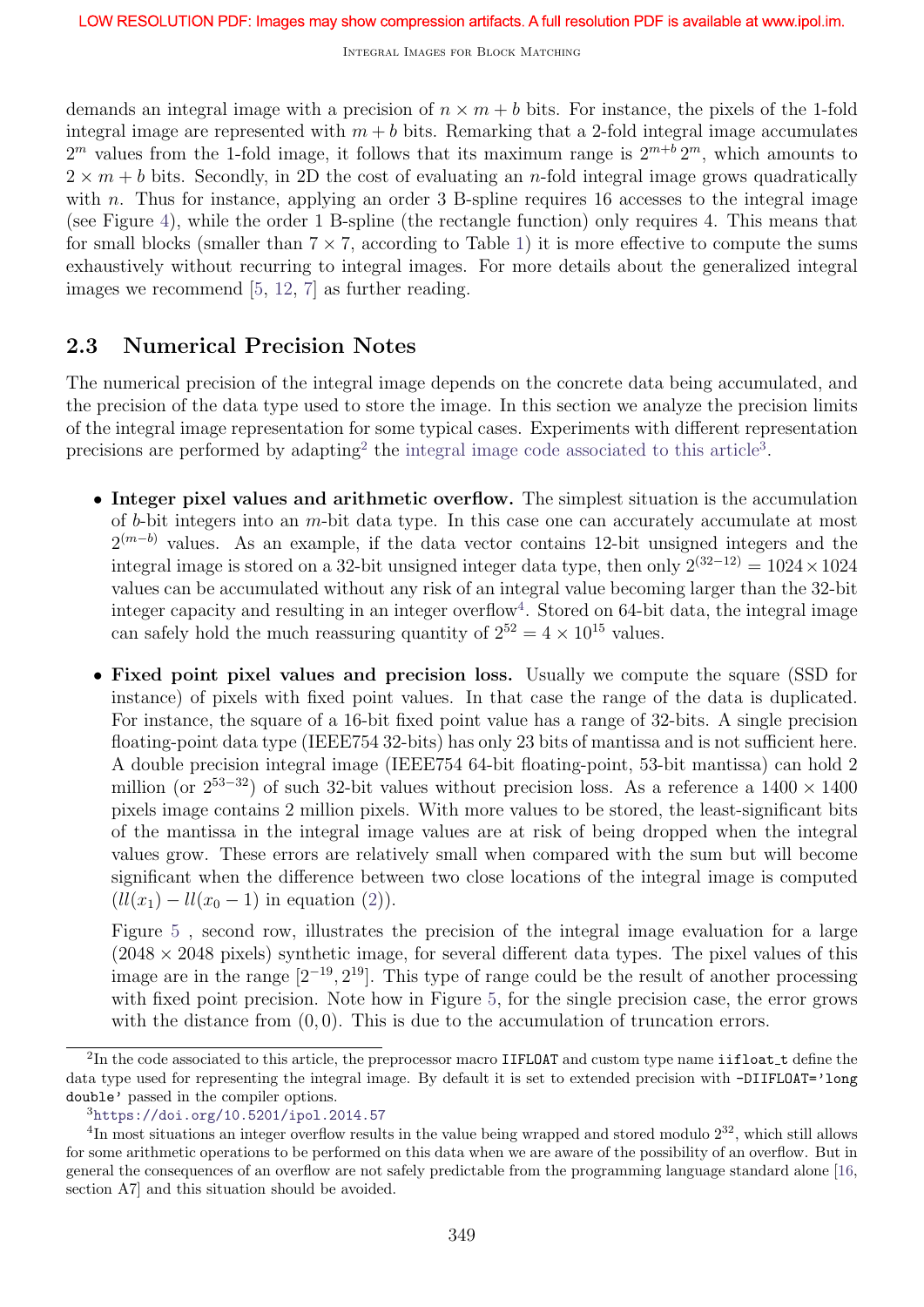Gabriele Facciolo, Nicolas Limare, Enric Meinhardt



Figure 5: Precision of the integral image for single, double and extended types. From left to right, the first column corresponds to an extract from a  $2048 \times 2048$  image to be filtered, the second column shows the image obtained by computing the sum over  $11 \times 11$  patches of the first image. The third column shows the error (for the full  $2048 \times 2048$  image) resulting from the truncation of a single precision integral image, the labels indicate the averaged error values. The forth and fifth columns show the errors produced by double precision and extended precision integral images.

The image in the first row corresponds to synthetic data in the range  $[2^{-19}, 2^{19}]$ . The concrete image corresponds to squaring i.i.d. Gaussian noise. For this image the single precision representation is clearly insufficient. With double precision the maximum error is 0.25 (corresponding to the white dots), and for extended precision the error is 0 everywhere.

In the second row we repeated the experiment with a natural image with values in the range  $[0, 2^{24}]$ (squared 12-bit integers). Again the single precision representation is insufficient, while double precision and extended precision produce no errors.

The experiment in the third row corresponds to a "nightmare" scenario for the precision of the integral image representation. The image is similar to the one of the first experiment (range  $[2^{-19}, 2^{19}]$ ), except that  $2^{40}$  is added to the values of the first 100 columns (saturated in the image) making the range of the whole image  $[2^{-19}, 2^{40}]$ . For the single precision representation the errors are always above  $10^{7}$ . Observe that although the largest values are in the first columns of the image the precision there is always relatively small compared to the rest of the image. This is due to the truncation induced by the large values accumulated in the first band.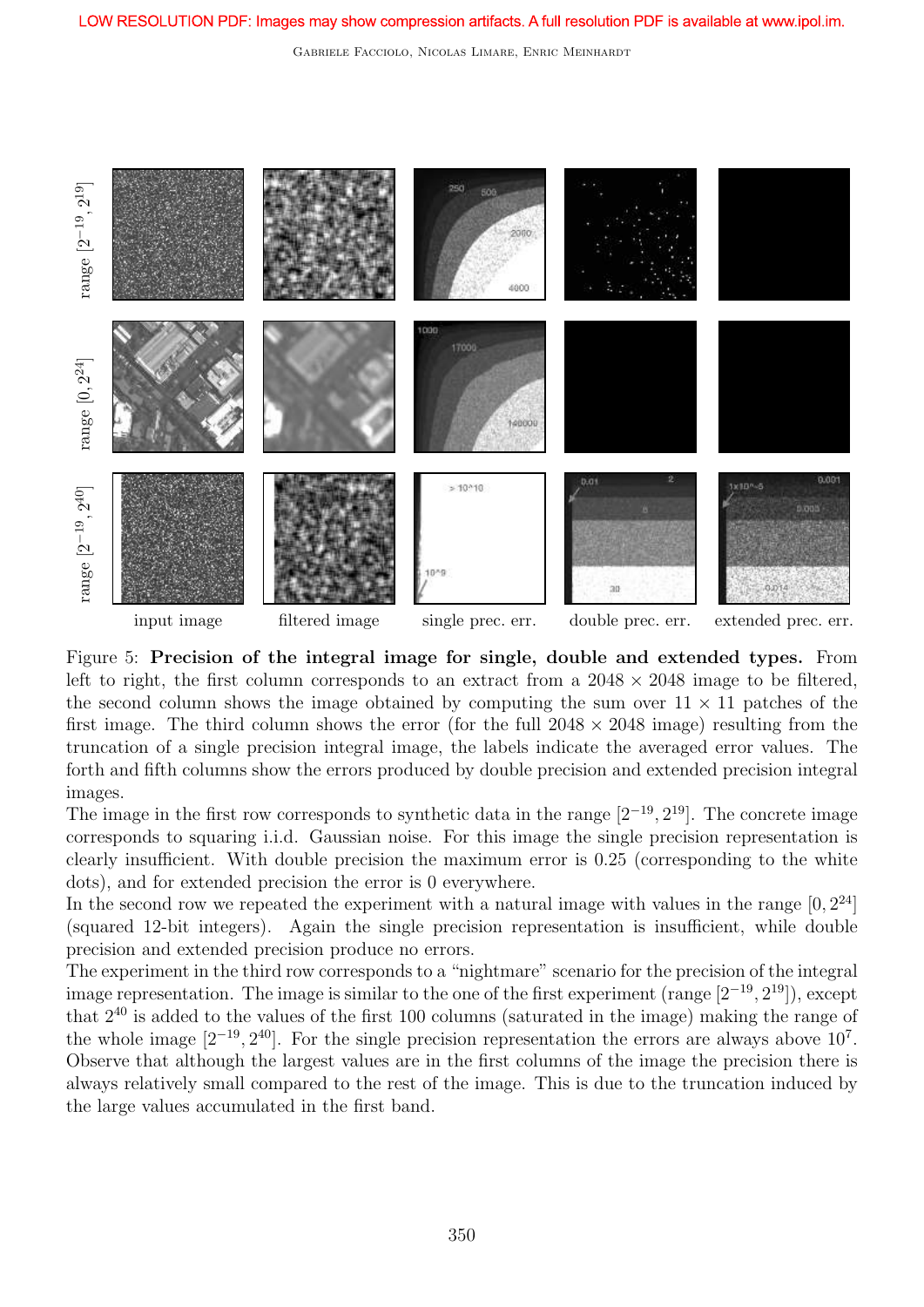

Figure 6: Removing the average increases the precision. Each column corresponds to one experiment of Figure 5: synthetic image (single precision), natural image (single precision) and nightmare scenario (double precision). The first row shows the error from Figure 5, while the second row shows the error when the input data have been pre-processed by removing the average value of the image. In general this pre-processing reduces the truncation errors. In the third column note that although the error is more concentrated, its maximum value is the same.

• Nightmare scenario. In practice the floating point data types are used to represent all non integer values, because they can be used to represent very large and very small numbers. But what matters for the integral image is the fixed point precision of its data type, namely the number of evenly spaced values the data type can represent in a certain range. The nightmare scenario for the integral image is to accumulate floating point data that spans an extreme range of floating point values, for example  $2^{-100}$  to  $2^{100}$ . Indeed, storing this data accurately at fixed point precision requires more than 200 bits per pixel. The third row of Figure 5 shows an example of this scenario, with an image containing floating point values in the range  $[2^{-19}, 2^{19}]$ , but where we added  $2^{40}$  to the pixels of the first 100 columns (saturated on the images), thus the range of the whole image is  $2^{40+19} = 2^{59}$ . For this case the double precision is insufficient to store the integral image without error. Also note that, although the first columns contain the largest image values, the precision there remains acceptable, while it deteriorates over the portion of the image with smaller values. This is the result of the truncation induced by the large values accumulated in the first band.

Although floating point data may easily surpass the integral image's precision, usual data do not span such large ranges of precisions, so one could still apply the integral image in most cases. As a rule of thumb, we can say that single precision integral images should NEVER be used, unless being very sure of not incurring in precision errors.

Preprocessing by removing the average value. Removing the average value from the data increases the precision of the representation as seen in Figure 6. However, this improvement may be less important for some images. The cost of this pre-processing is one extra sweep through the data to compute the average, and one extra addition for each evaluation of the integral image.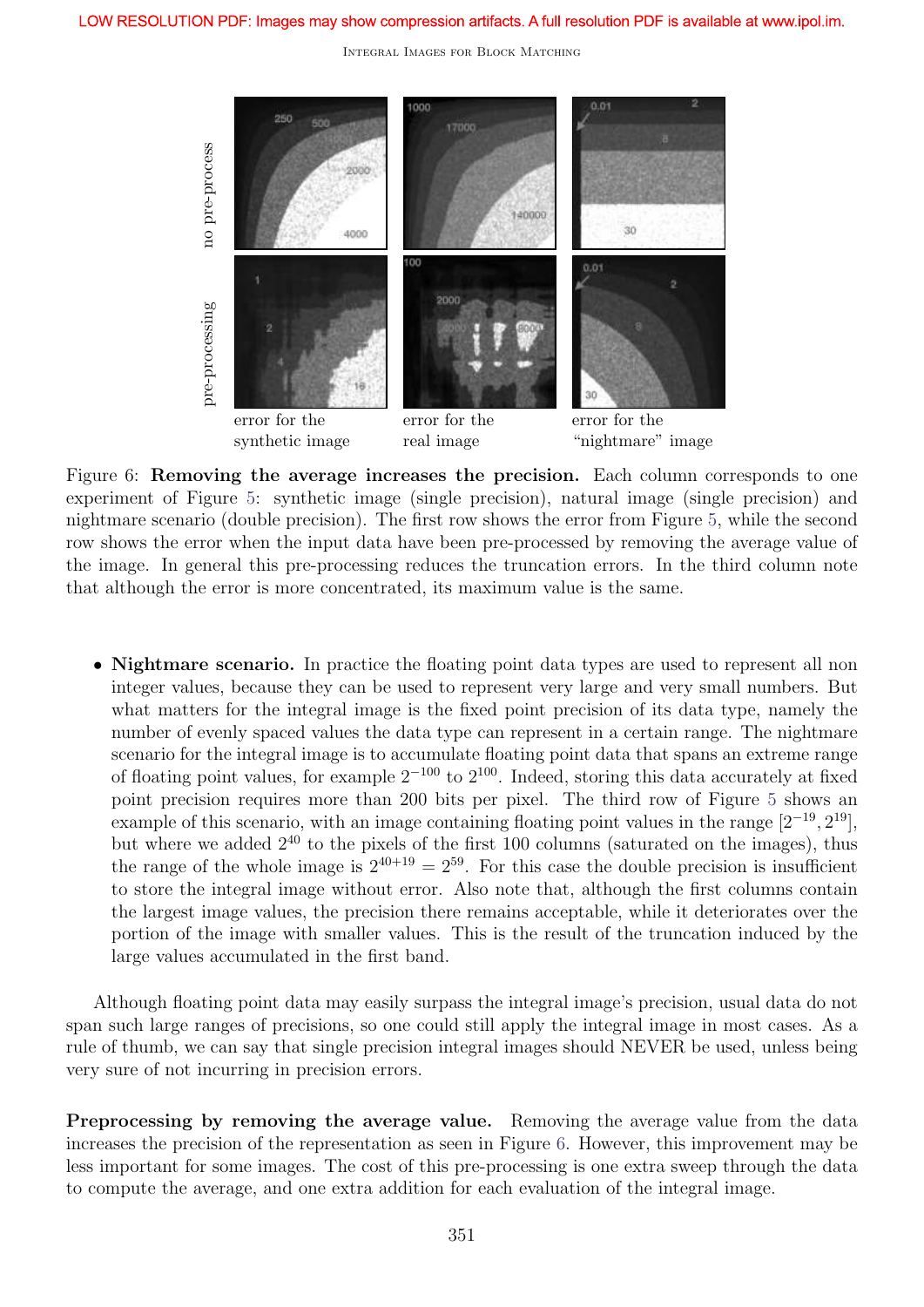

Figure 7: Rolling sums in 2D. Updating the boundary values while sliding the window permits to filter the data with any window shape.



Figure 8: Block matching. The objective of block matching is to compute the matching costs between every patch of the reference image (centered at p) and all the patches of the second image centered at  $\mathbf{p} + \textbf{off}$ , where  $\textbf{off} \in \textit{offsets}$ .

The case of *rolling sums.* A frequent special case worth a special mention is when the sums are computed on windows of fixed size  $r \times r$ . In this case instead of computing the integral image, it is possible to filter the data by using rolling sums with much less risk of precision loss. For a 1D signal  $i(\cdot)$  the filtered signal  $Si(\cdot)$  is computed with rolling sums as

$$
Si(x) \leftarrow Si(x-1) + i(x) - i(x-r-1) \qquad \forall x \in [0...nx-1],
$$

where  $i(x) = 0$  for  $x < 0$ . Figure 7 illustrates the rolling sums in 2D. Note that it doesn't really compute the integral image, but in the same spirit [8] it recycles the computations performed for the previous window.

## 3 Block Matching using Integral Images

In this section we describe an algorithm for efficiently performing block matching using integral images. We then specify the matching costs that can be implemented using integral images. Lastly we analyze the performance of this algorithm with respect to the exhaustive search and Fourier correlation for different window sizes.

The objective is to compute the matching costs between patches of two images (which may be the same image). For each pixel of the reference image, we want to compute the matching cost between the patch centered on this reference pixel and all the patches of the second image centered at pixels within a given range around the reference pixel, as illustrated in Figure 8. Let us denote  $u, v : \Omega \to \mathbb{R}$ the reference and secondary images respectively, where  $\Omega \subset \mathbb{Z}^2$  denotes the discrete image domain, and positions in  $\mathbb{Z}^2$  are boldfaced,  $\mathbf{p} = (x, y)$ .

We consider matching costs that can be expressed as sums of distances between values at pixels  $d: \mathbb{R} \times \mathbb{R} \to \mathbb{R}^+$ . For instance, taking the pixel value distance  $d(x, y) = |x - y|^2$  summed over patches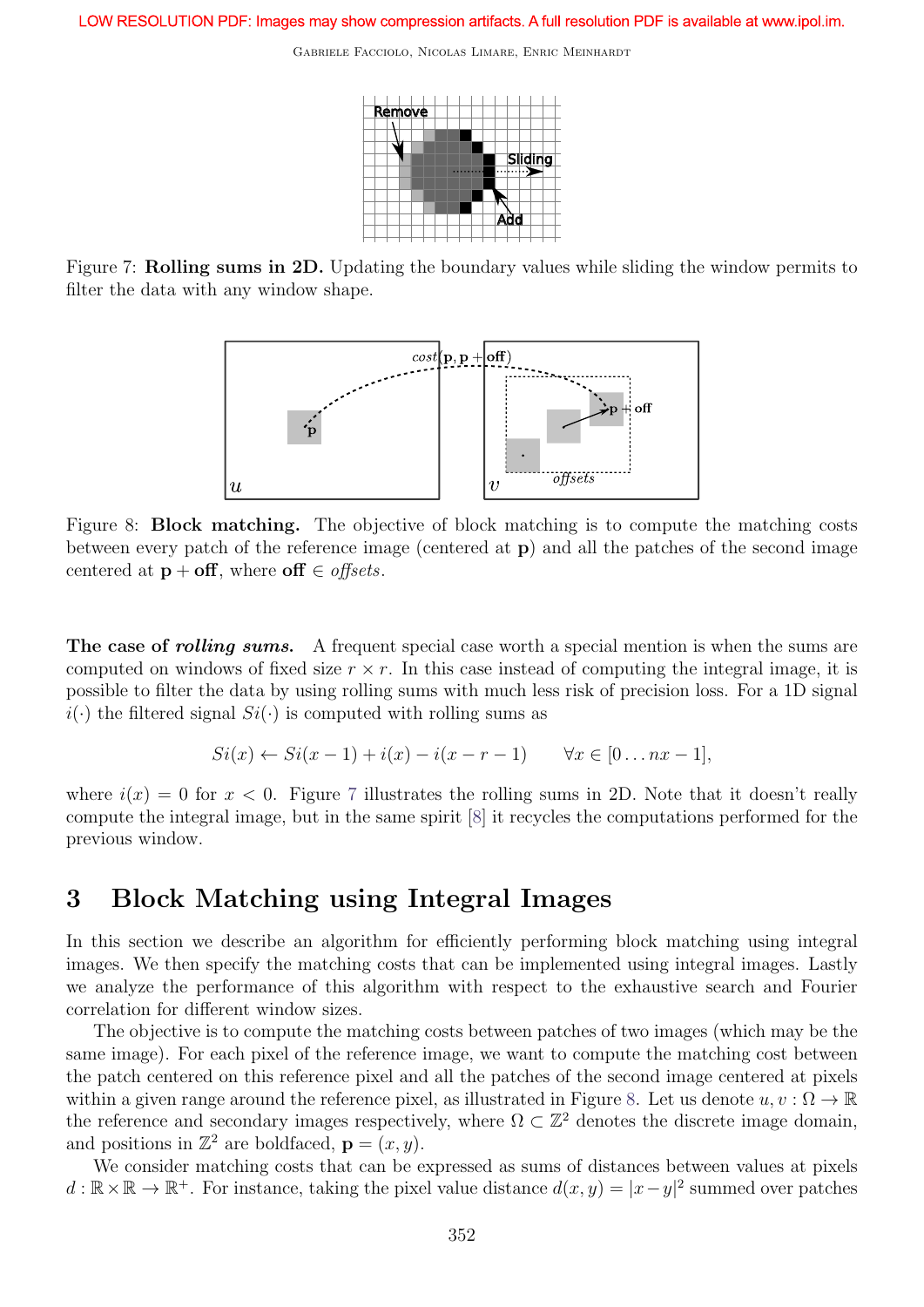of size  $r^2$  yields the matching cost known as SSD (Sum of Squared Differences)

$$
SSD(\mathbf{p}, \mathbf{q}) = \sum_{\mathbf{t} \in B(0,r)} d(u(\mathbf{p} + \mathbf{t}), v(\mathbf{q} + \mathbf{t})) = \sum_{\mathbf{t} \in B(0,r)} |u(\mathbf{p} + \mathbf{t}) - v(\mathbf{q} + \mathbf{t})|^2,
$$

where  $B(0,r)$  denotes the patch of side r centered at 0. Supposing that the size of the images is  $|\Omega| = N$  pixels, a naive evaluation of the matching costs for a set of M offsets entails (by the algorithm shown hereafter)  $O(NMr^2)$  operations.

1 for  $p \in u$  do 2 for off  $\in$  offsets do  $\mathbf{3}$  |  $cost \leftarrow 0$ ; 4 for  $t \in B(0,r)$  do 5 cost ← cost + d(u(**p** + **t**),  $v$ (**p** + **off** + **t**));

Note, however, that the evaluated patches are overlapping, therefore many of the computations are redundant. Particularly, if the pixels  $\bf{p}$  are contiguous then each pixel is included in  $r^2$  patches, so the same pixel value distance intervenes in the computation of  $r^2$  matching costs.

The key of the integral image approach to block matching is to rewrite the previous algorithm so that each pixel value distance is computed only once, and reused in all of the  $r<sup>2</sup>$  patches, yielding a cost of  $O(MN)$ . This is shown in the algorithm hereafter.

1 for off  $\in$  offsets do 2 for  $p \in u$  do 3 dist(p) ←  $d(u(\mathbf{p}), v(\mathbf{p} + \mathbf{off}))$  /\* precompute pixel distances \*/ 4 |  $ii \leftarrow$  ComputeIntegralImage(*dist*) /\* cost ~ 2 additions per pixel \*/ 5 for  $p \in u$  do 6 cost  $\leftarrow$  SumPixelsEvaluatingIntegralImage $(ii, \mathbf{p}, r);$ 

Concretely, note how the offset loop is placed outside the pixel loop. This implies that all the costs associated to a single offset are evaluated simultaneously. Then, for each offset all the pixel value differences are computed, and an integral image is produced from them, which in turn permits to compute the sums in constant time.

### 3.1 Matching Costs That Can Be Implemented with an Integral Image

Integral images can be used to compute any matching cost which can be expressed as a sum of pixel value distances d, provided that these distances are independent of the pixel positions  $\bf{p}$  and  $\bf{q}$ :

$$
cost(\mathbf{p}, \mathbf{q}) := \sum_{\mathbf{t} \in B(0,r)} d(u(\mathbf{p} + \mathbf{t}), v(\mathbf{q} + \mathbf{t})).
$$

Here we list some well-known costs that can be reduced to sums of independent pixel-wise distances, and therefore be efficiently implemented using integral images.

1. **SSD and SAD.** These costs are obtained by taking  $d(a, b) = |a - b|^p$ . Then for  $p = \{1, 2\}$ we have the Sum of Absolute Differences (SAD) and the Sum of Squared Differences (SSD) respectively. But any value of p will work as well.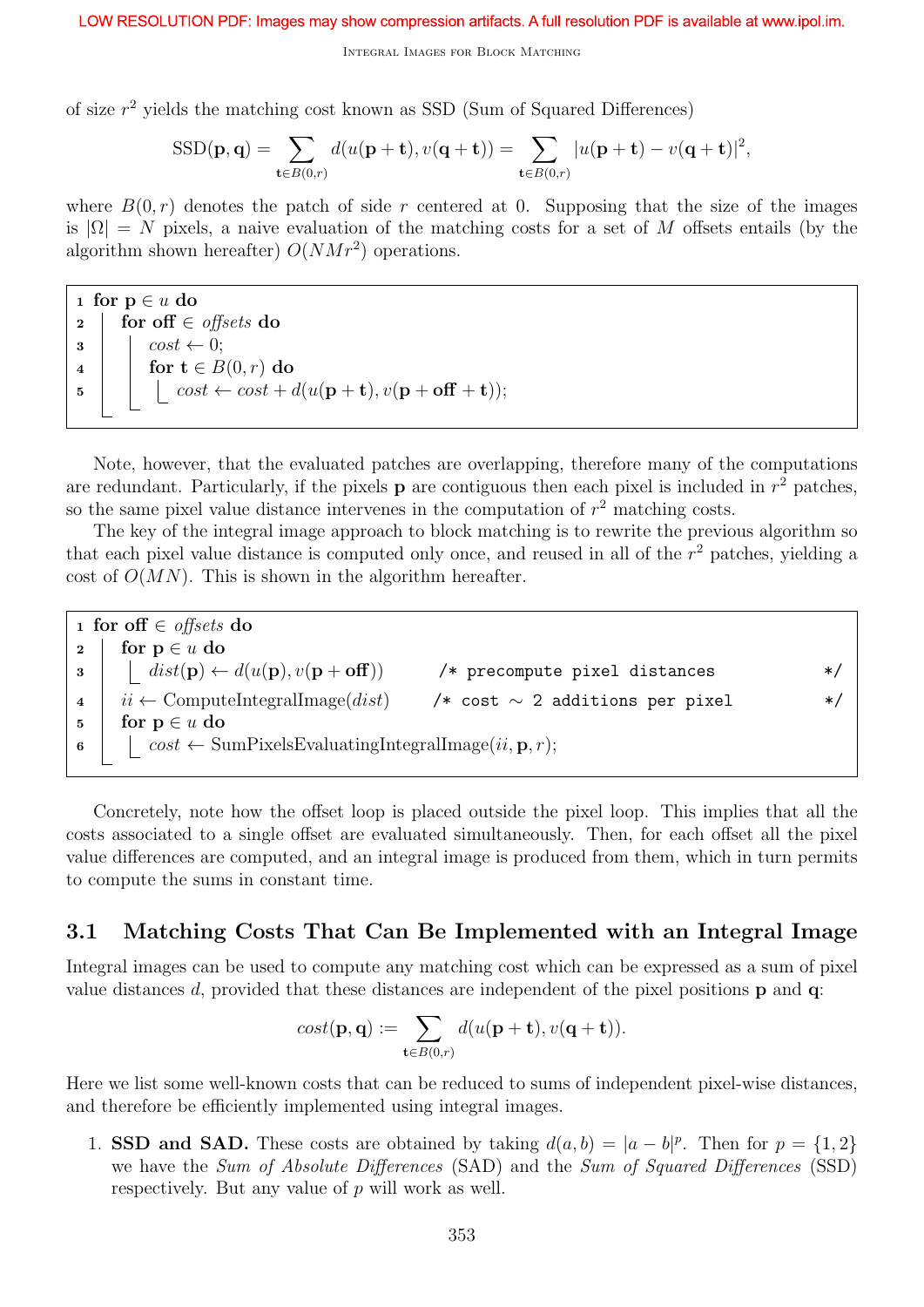Gabriele Facciolo, Nicolas Limare, Enric Meinhardt

2. ZSSD. The Zero-mean SSD adds invariance with respect to additive contrast changes to the SSD. It is defined by

$$
\mathrm{ZSSD}(\mathbf{p},\mathbf{q}) := \sum_{\mathbf{t}\in B(0,r)} \left| (u(\mathbf{p}+\mathbf{t}) - \mu_u(\mathbf{p})) - (v(\mathbf{q}+\mathbf{t}) - \mu_v(\mathbf{q})) \right|^2,
$$

where  $\mu_v(\mathbf{q}) = \frac{1}{|B(0,r)|} \sum_{\mathbf{t} \in B(0,r)} v(\mathbf{q} + \mathbf{t})$  is the precomputed average of pixel values in v over the block centered at q. The ZSSD cannot be implemented with integral images if expressed in this form, because the pixel value distances are dependent of the position of the pixels. Indeed, depending on the position, a different pair of means  $\mu_v$  and  $\mu_u$  are being subtracted. However, expanding the square we get

$$
\text{ZSSD}(\mathbf{p}, \mathbf{q}) := \text{SSD}(\mathbf{p}, \mathbf{q}) - |B(0, r)| (\mu_v(\mathbf{q}) - \mu_u(\mathbf{p}))^2
$$

and since  $\mu_v(\cdot)$  and  $\mu_u(\cdot)$  can be precomputed (also with integral images), the overall cost of ZSSD is comparable to SSD.

3. ZSAD. The Zero-mean SAD [13] cannot be implemented using integral images, because the corresponding pixel distance  $d(u(\mathbf{p}+\mathbf{t}), v(\mathbf{q}+\mathbf{t})) = |u(\mathbf{p}+\mathbf{t}) - v(\mathbf{q}+\mathbf{t}) + \mu_v(\mathbf{q}) - \mu_u(\mathbf{p})|$  is not independent of the current patch centers  $(\mu_v(\mathbf{q})$  and  $\mu_u(\mathbf{p})$  depend on the patch center).

However, a similar distance can be computed by pre-filtering the input images. Following the terminology introduced in the work by Hirschmüller and Scharstein [13] we call this method *mean filter*. It amounts to precompute  $\tilde{u} = u - \mu_u$  and  $\tilde{v} = v - \mu_v$ . Then compute the SAD cost by taking  $\tilde{u}$  and  $\tilde{v}$  instead of u and v. The same technique could also be used to approximate ZSSD.

4. SSDNorm. Normalizing the patches by their  $L^2$ -norms renders the comparison robust to multiplicative contrast changes. The SSD/Norm is defined as

$$
\mathrm{SSD/Norm}(\mathbf{p},\mathbf{q}) := \sum_{\mathbf{t}\in B(0,r)} \left| \frac{u(\mathbf{p}+\mathbf{t})}{\|u|_{B(\mathbf{p},r)}\|} - \frac{v(\mathbf{q}+\mathbf{t})}{\|v|_{B(\mathbf{q},r)}\|} \right|^2,
$$

where  $||u|_{B(\mathbf{p},r)}|| = \sqrt{\sum_{\mathbf{t} \in B(0,r)} (u(\mathbf{p} + \mathbf{t}))^2}$ . Expanding the above expression we get a correlation formula

$$
SSD/Norm(\mathbf{p}, \mathbf{q}) := 2 - 2 \frac{Prod(\mathbf{p}, \mathbf{q})}{\|u|_{B(\mathbf{p}, r)}\| \|v|_{B(\mathbf{q}, r)}\|},
$$

where  $\text{Prod}(\mathbf{p},\mathbf{q}) := \sum_{\mathbf{t} \in B(0,r)} u(\mathbf{p}+\mathbf{t})v(\mathbf{q}+\mathbf{t}),$  which can be computed using integral images by taking  $d(a, b) = ab$ , and the terms  $||u|_{B(\mathbf{p},r)}||$  and  $||v|_{B(\mathbf{q},r)}||$  can be precomputed.

The implementation of this cost should prevent divisions by zero. Under this circumstance, the cost should be set to 2.

5. NCC. The Normalized Cross Correlation combines the benefits of ZSSD and SSDNorm as it is invariant to affine contrast changes. It is defined as

$$
\mathrm{NCC}(\mathbf{p},\mathbf{q}) := 1 - \mathrm{Corr}(\mathbf{p},\mathbf{q}),
$$

with

$$
Corr(\mathbf{p}, \mathbf{q}) := \frac{\frac{1}{|B(0,r)|} \sum_{\mathbf{t} \in B(0,r)} (u(\mathbf{p} + \mathbf{t}) - \mu_u(\mathbf{p})) (v(\mathbf{q} + \mathbf{t}) - \mu_v(\mathbf{q}))}{\sqrt{\sigma^2 (u|_{B(\mathbf{p},r)}) \sigma^2 (v|_{B(\mathbf{q},r}))}},
$$
(4)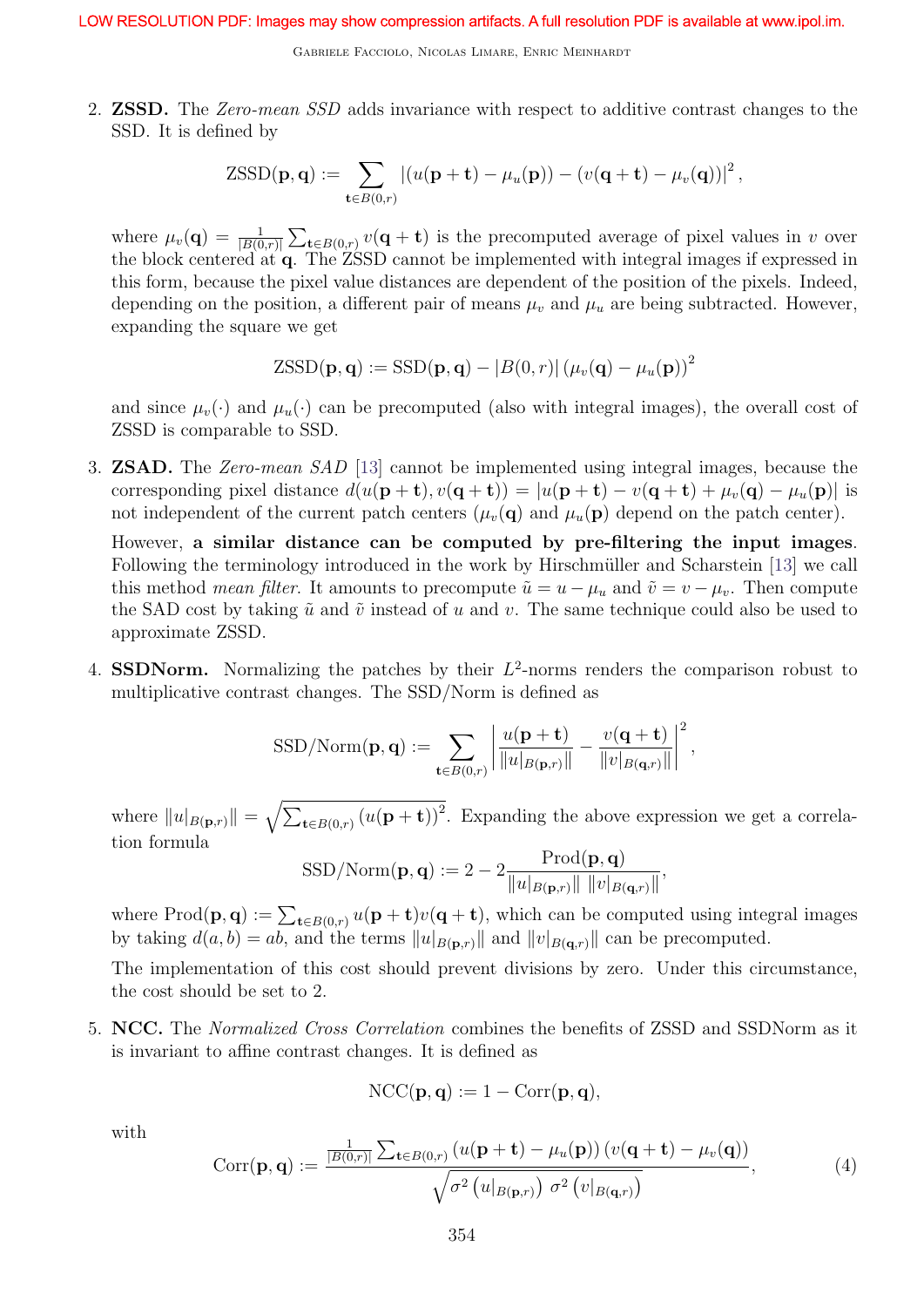and where  $\sigma^2(u|_{B(\mathbf{p},r)})$  is the sample variance of the block centered at **p**.

Corr() takes values in  $[-1, 1]$ , where 1 indicates the maximum correspondence. For a consistent notation across the different methods NCC is defined as  $1 - \text{Corr}$ . The above expression can be written as

$$
Corr(\mathbf{p}, \mathbf{q}) := \frac{\frac{1}{|B(0,r)|} \text{Prod}(\mathbf{p}, \mathbf{q}) - \mu_u(\mathbf{p}) \cdot \mu_v(\mathbf{q})}{\sqrt{\sigma^2 (u|_{B(\mathbf{p},r)}) \sigma^2 (v|_{B(\mathbf{q},r)})}},
$$

which can be computed using one integral image (for Prod()) for each offset value  $(q - p)$ , and where the terms  $\mu$  and  $\sigma^2$  can be precomputed by integral images too.

The implementation of this cost must prevent divisions by zero. Under that circumstance the cost should be set to 1.

6. AFF. The "affine" similarity measure [6] is designed to match patches independently of affine contrast changes, but unlike the NCC it can distinguish flat patches from those containing edges. It can be seen from Equation (4) that Corr becomes arbitrarily small when one of the patches has low variance, which means that the distance between any patch and a quasiflat patch will be small. In contrast, the "affine" similarity measure [6] defined below can distinguish patches under these circumstances:

$$
\mathrm{AFF}(\mathbf{p}, \mathbf{q}) := \max \left( \min_{\alpha \ge 0, \beta} \left\| U_{\mathbf{p}} - \alpha V_{\mathbf{q}} - \beta \right\|, \min_{\alpha \ge 0, \beta} \left\| V_{\mathbf{q}} - \alpha U_{\mathbf{p}} - \beta \right\| \right),
$$

where  $U_{\mathbf{p}} = u|_{B(\mathbf{p},r)}$  and  $V_{\mathbf{q}} = v|_{B(\mathbf{q},r)}$ . It can be explicitly computed by the formula

$$
\text{AFF}^2(\mathbf{p}, \mathbf{q}) := \max \left( \sigma^2 \left( u|_{B(\mathbf{p},r)} \right), \sigma^2 \left( v|_{B(\mathbf{q},r)} \right) \right) \cdot \min \left( 1, 1 - \text{Corr}(\mathbf{p}, \mathbf{q}) | \text{Corr}(\mathbf{p}, \mathbf{q}) | \right),
$$

which can be implemented with integral images after precomputation of  $\sigma^2(u|_{B(\mathbf{p},r)})$  and  $\sigma^2(v|_{B(q,r)})$ , which in turn can be done with two integral images, one for the square of u and one for  $u$ . Note that, unlike the NCC, the value of the "affine" similarity measure is not itself invariant to affine contrast changes. This implies that the cost associated to a pair of bright patches is higher than the cost associated to a pair of dark patches with the same structure as the bright pair.

7. LIN. This is a simpler variant of the AFF cost that drops the invariance to additive changes, but has a similar performance

$$
\text{LIN}(\mathbf{p},\mathbf{q}) := \max \left( \min_{\alpha \geq 0} \left\| U_{\mathbf{p}} - \alpha V_{\mathbf{q}} \right\|, \min_{\alpha \geq 0} \left\| V_{\mathbf{q}} - \alpha U_{\mathbf{p}} \right\| \right).
$$

It can also be implemented with integral images by re-writing it as

$$
\text{LIN}^2(\mathbf{p}, \mathbf{q}) := \max(||U_{\mathbf{p}}||^2, ||V_{\mathbf{q}}||^2) \left(1 - \frac{[\text{Prod}(\mathbf{p}, \mathbf{q})]^2}{||U_{\mathbf{p}}||^2 ||V_{\mathbf{q}}||^2}\right).
$$

The implementation of AFF and LIN costs must prevent divisions by zero. Under that circumstance, the cost should be set respectively to the maximum variance or norm of the two patches.

8. BTSAD and BTSSD. By BTSAD or BTSSD, we mean an adaptation to SAD or SSD of the Birchfield and Tomasi [2] sampling insensitive pixel dissimilarity. This matching cost, originally proposed for stereo matching, is designed to be insensitive to image sampling. For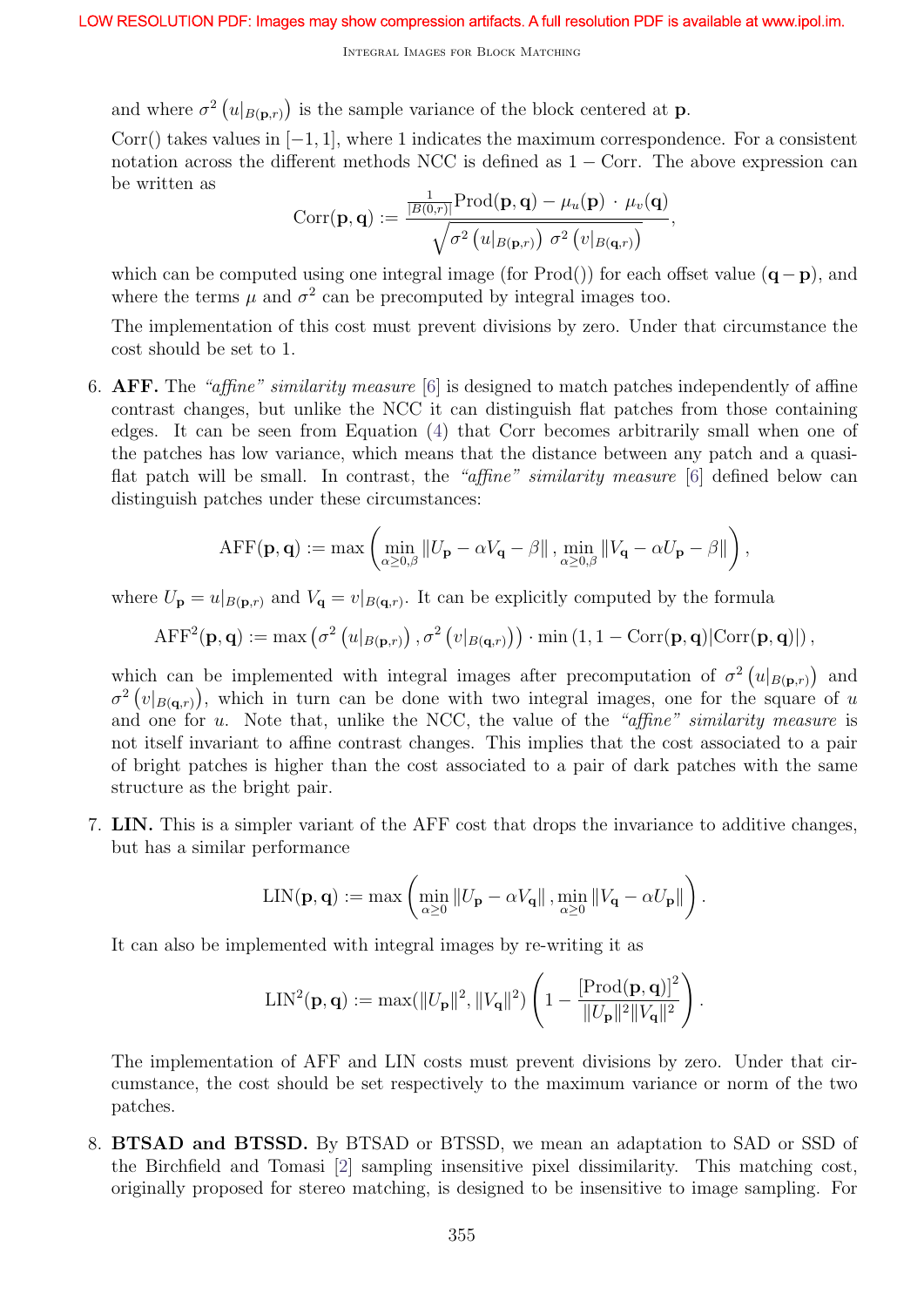smooth (non aliased) images this cost is proven to be stable with respect to subpixel translations of the patches, while still evaluating the costs at integer positions.

This cost is particularly useful in combination with global block matching methods (Dynamic Programming for instance), where the dissimilarity is accumulated along scanlines, and where the subpixel computations are too expensive. The insensitivity usually prevents the wrong classification of some pixels as occlusions.

The usefulness of this matching cost for a "local" block matching method is less clear, since the minimum SAD/SSD cost may not change. Nevertheless it is worth comparing its performance with subpixel matching.

The matching costs proposed by Birchfield & Tomasi replace the definition of the pixel value distances with  $d^{BT}$ . For the case of the SSD we get

$$
BTSSD(\mathbf{p},\mathbf{q}):=\sum_{\mathbf{t}\in B(0,r)}|d^{BT}(I_{L}(\mathbf{p}+\mathbf{t}),I_{R}(\mathbf{q}+\mathbf{t}))|^{2},
$$

where the distance  $d^{BT}$  is defined as a symmetrization of the distance by

$$
d^{BT}(I_L(\mathbf{p}), I_R(\mathbf{q})) = \min(\bar{d}(I_L(\mathbf{p}), I_R(\mathbf{q})), \bar{d}(I_R(\mathbf{q}), I_L(\mathbf{p}))),
$$

and where  $\bar{d}$  is the distance of  $I_L$  to the interval  $[I_R^{min}, I_R^{max}]$ 

$$
\bar{d}(I_L(\mathbf{p}), I_R(\mathbf{q})) = \max(0, I_L(\mathbf{p}) - I_R^{max}(\mathbf{q}), I_R^{min}(\mathbf{q}) - I_L(\mathbf{p})),
$$
  

$$
\bar{d}(I_R(\mathbf{q}), I_L(\mathbf{p})) = \max(0, I_R(\mathbf{q}) - I_L^{max}(\mathbf{p}), I_L^{min}(\mathbf{p}) - I_R(\mathbf{q})).
$$

The four precomputed images  $I_R^{max}$ ,  $I_R^{min}$ ,  $I_L^{max}$ ,  $I_L^{min}$  contain the maximum and minimum interpolated values of the image in a half pixel neighbor. For instance, with  $I_R$  we have

$$
I_R^{min}(\mathbf{q}) = \min(I_R^-(\mathbf{q}), I_R^+(\mathbf{q}), I_R(\mathbf{q})) \text{ and } I_R^{max}(\mathbf{q}) = \max(I_R^-(\mathbf{q}), I_R^+(\mathbf{q}), I_R(\mathbf{q})),
$$

where the interpolated values are computed by bilinear interpolation:

$$
I_R^-(\mathbf{q}) = \frac{1}{2}(I_R(\mathbf{q}) + I_R(\mathbf{q} - (1,0)^T)), \quad I_R^+(\mathbf{q}) = \frac{1}{2}(I_R(\mathbf{q}) + I_R(\mathbf{q} + (1,0)^T)).
$$

Note that the maximum (and minimum) of the interpolated pixels  $I^{max}$  (resp.  $I^{min}$ ) are only computed along the horizontal axis (definitions of  $I^+$  and  $I^-$ ). This is because the cost was originally proposed for stereo matching, so the subpixel differences are supposed to occur only along the horizontal axis. A straightforward extension of this cost for two dimensional block matching (BT2DSAD and BT2DSSD) replaces the definition of  $I^{max}$  (resp.  $I^{min}$ ) to consider subpixel offsets also in the vertical direction

$$
I^{max}(\mathbf{q}) = \max \left\{ \hat{I}(\mathbf{q} + \mathbf{V}) \right\} \quad \text{with} \quad \mathbf{V} = \left[ -1/2, 1/2 \right]^2,
$$

where  $\hat{I}$  denotes the bilinear interpolation of the image I. For this interpolation the maximum (resp. minimum) will occur at one of nine possible positions, therefore

$$
I^{max}(\mathbf{q}) = \max \left\{ \hat{I}(\mathbf{q} + \mathbf{s}) : s \in \{-\frac{1}{2}, 0, \frac{1}{2}\} \times \{-\frac{1}{2}, 0, \frac{1}{2}\} \right\}.
$$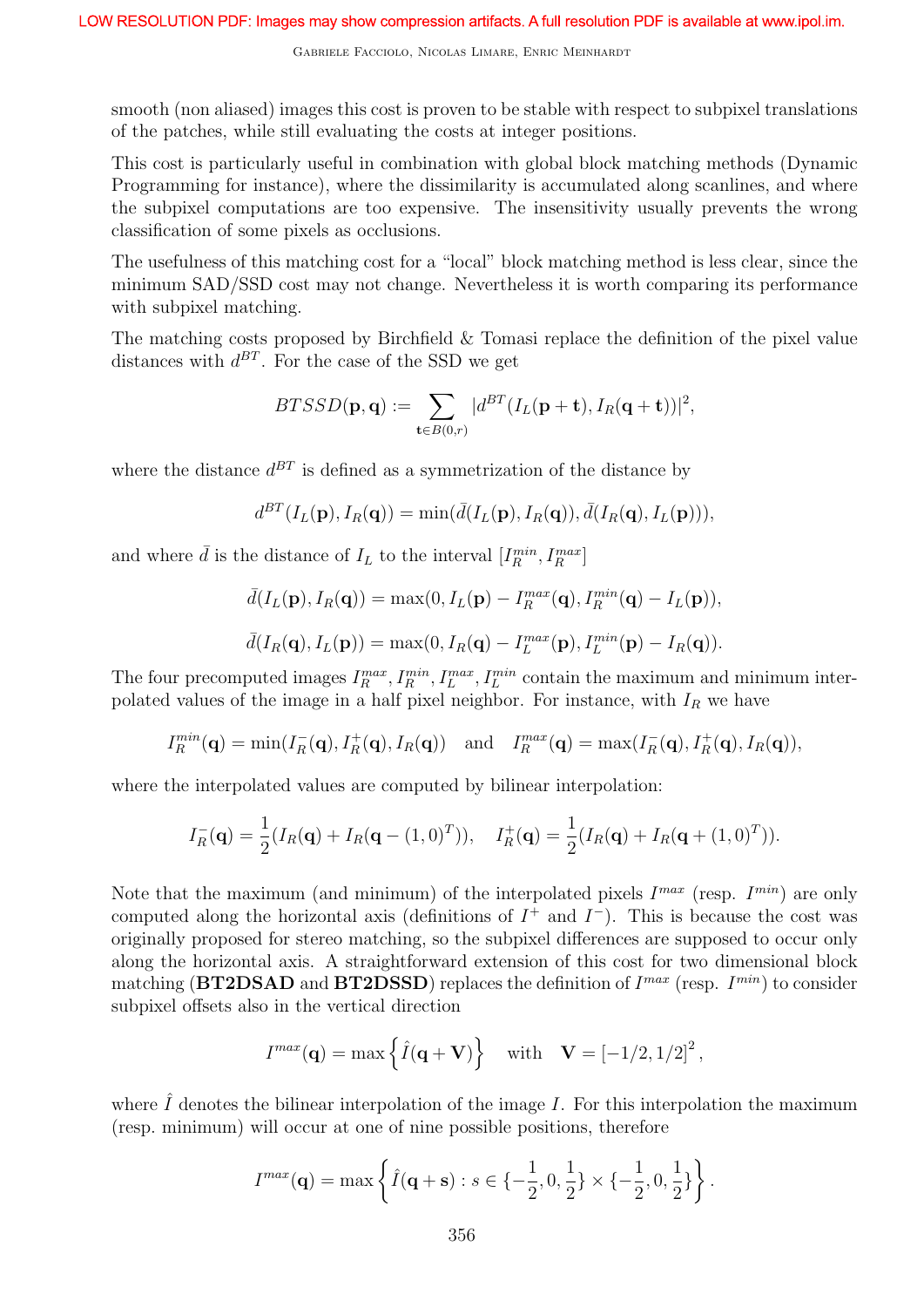

Figure 9: 1D illustration of matching and reverse matching. The above figure shows a disparity space diagram representing all the possible matchings that can be computed from pixels in one line of the reference image and the corresponding line of the secondary image. The pixels of the reference image are represented in the vertical axis while the horizontal coordinates are the pixels of the secondary image. The dots on the grid represent the computed costs: for a pixel in the reference image several costs are computed corresponding to a set of 1D offsets. If the matching cost is symmetric, that is  $cost(\mathbf{p}, \mathbf{q}) = cost(\mathbf{q}, \mathbf{p})$ , then the computed costs also contain the matching costs from secondary to the reference image, for instance for the green pixel five negative offsets have been considered.

9. **Pre-filtering.** Hirschmüller and Scharstein in their work  $\begin{bmatrix} 13 \end{bmatrix}$  describe a set of matching costs that amount to pre-filtering the input images. They consider: the mean filter which subtracts from each pixel the mean intensities within a fixed neighborhood of  $15 \times 15$  pixels, the Laplacian of Gaussian which performs a smoothing that removes noise and intensity offsets, the background subtraction by bilinear filtering which smooths the image without removing high contrast textures working on windows of  $15 \times 15$  pixels.

Other types of pre-filters [13] such as the rank filter, soft rank and the consensus filter, cannot be implemented using integral images because they modify the pixel values on a patch basis.

It is important to remark that evaluating an integral image on a rectangle always reduces to a sum:  $L_4 + L_1 - (L_2 + L_3)$ , which is not guaranteed to be positive. To prevent the appearance of negative matching costs, due to the limited numerical precision, the implementation of the costs always truncates them at 0.

### 3.2 Block Matching Algorithm

We now detail the algorithm for performing block matching using integral images. As anticipated in the beginning of this section, the algorithm will evaluate all the matching costs for a given offset, one offset at a time (see Algorithm 3). For each offset, the costs of all the pixels p are computed, and at each position only the offset yielding the minimum cost is kept.

The same algorithm permits to compute the reverse matchings from the second to the reference image without overhead. If the cost is symmetric, that is  $cost(\mathbf{p}, \mathbf{q}) = cost(\mathbf{q}, \mathbf{p})$ , and the considered offsets are all contiguous, then the costs computed for the reference image coincide with the costs from the secondary to the reference image (considering negative offsets). This is illustrated in Figure 9. This permits to compute the reverse matchings without overhead. Conversely, if the computed offsets are not contiguous, then some of the reverse matchings may not be considered.

Roughly, the block matching algorithm as detailed in Algorithm 3 is: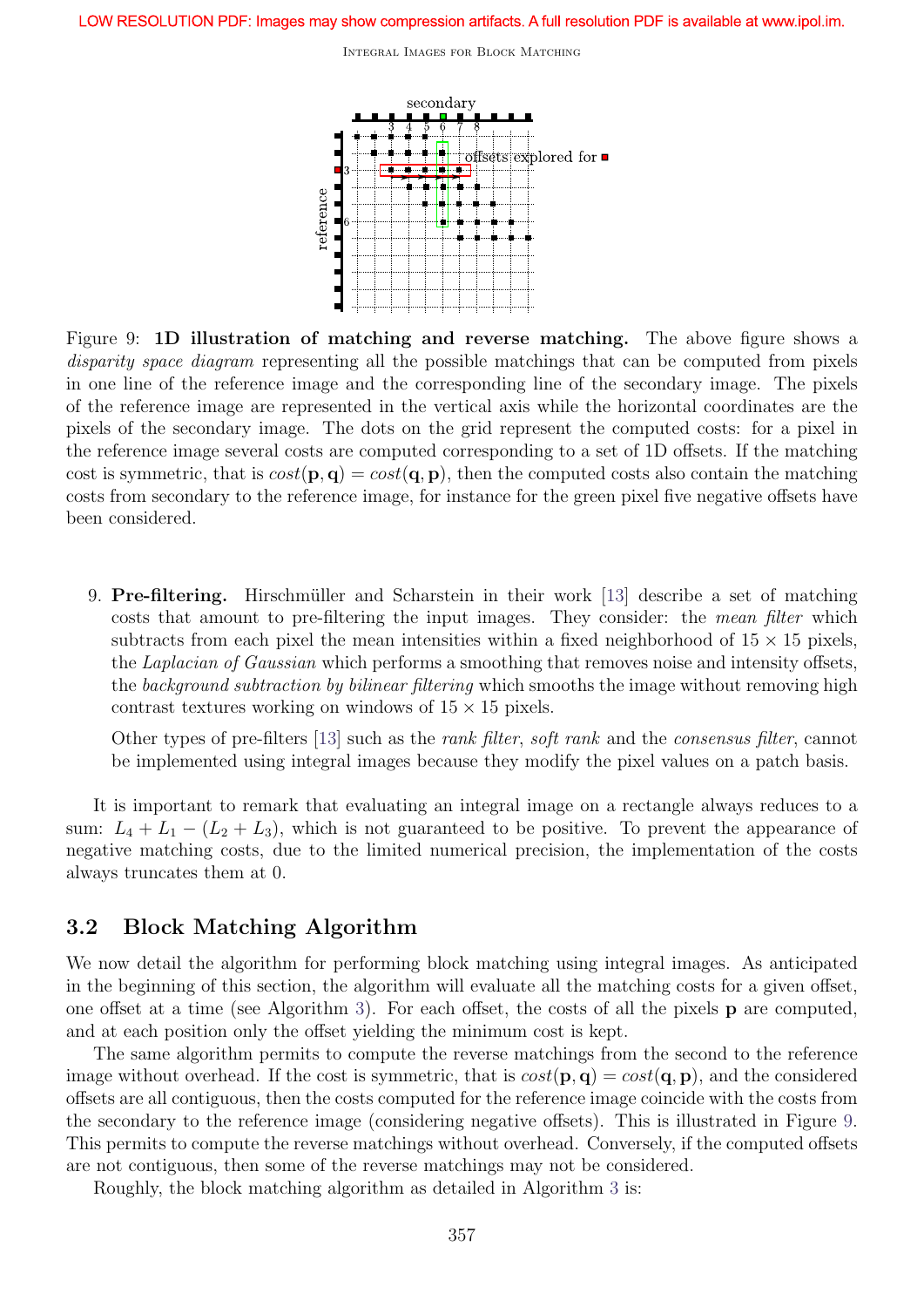- First initialize the variables containing the minimum costs, and precompute the images needed for evaluating the current cost. These images contain the patch averages, the patch variances, or patch norms, depending on the chosen cost.
- For each offset, an image of pixel-wise distances is computed:  $dist(\mathbf{p}) \leftarrow d(u(\mathbf{p}), v(\mathbf{p} + \mathbf{off}))$ Summing the values of dist over patches yields the matching costs for the current offset. The computation of some costs may also require to access the precomputed images. The sums over patches is efficiently computed using integral images.
	- The integral image of dist is computed. This permits to evaluate the matching cost of each patch in constant time.
	- For each pixel of the reference image, the cost for the current offset is computed. If the cost is smaller than any previous cost, then the offset is associated to the pixel. Likewise, the costs and the (reverse) matchings corresponding to the secondary image are updated as well.

|                  | <b>Algorithm 3:</b> Block matching from image u to image v, and the reverse matching (v to u),   |         |
|------------------|--------------------------------------------------------------------------------------------------|---------|
|                  | using <i>integral images</i> for computing the matching costs.                                   |         |
|                  | <b>input:</b> The reference and secondary images: $u$ and $v$ . A patch size: $r$ .              |         |
|                  | A set of offsets to evaluate: <i>offsets</i> .                                                   |         |
|                  | <b>output:</b> The offsets of the matches from $u$ to $v$ and the corresponding minimum matching |         |
|                  | costs between the patches: matchOffset, minCost.                                                 |         |
|                  | Offsets and costs for the <i>reverse</i> matches from $v$ to $u$ : R_matchOffset, R_minCost.     |         |
|                  | /* initialize the costs                                                                          | $\ast/$ |
|                  | 1 minCost $\leftarrow \infty$ ;                                                                  |         |
|                  | $\mathbf{2} \cdot \text{R-minCost} \leftarrow \infty$ ;                                          |         |
|                  | /* Precomputed images needed for the cost evaluation $(\mu_u, \mu_v, \sigma_u, \ldots)$          | $\ast/$ |
|                  | $\mathbf{s}$ Stuff $\leftarrow$ Precompute_Stuff $(u, v)$ ;                                      |         |
|                  | 4 for off $\in$ offsets do                                                                       |         |
|                  | /* precompute pixel distances                                                                    | $*/$    |
| 5                | for $p \in u$ do                                                                                 |         |
| 6                | $dist(\mathbf{p}) \leftarrow d(u(\mathbf{p}), v(\mathbf{p} + \mathbf{off}))$                     |         |
|                  | /* compute integral image                                                                        | $\ast/$ |
| 7                | $ii \leftarrow$ ComputeIntegralImage( <i>dist</i> );                                             |         |
| 8                | for $p \in u$ do                                                                                 |         |
|                  | /* compute matching cost for pixel p and offset off by evaluating the                            |         |
|                  | integral image and the precomputed images                                                        | $\ast/$ |
| $\boldsymbol{9}$ | $newCost \leftarrow EvaluateWithIntegralImage(ii, p, off, Stuff);$                               |         |
|                  | /* update the minimum costs                                                                      | $\ast/$ |
| 10               | if $minCost(p) > newCost$ then                                                                   |         |
| 11               | $\text{minCost}(\mathbf{p}) \leftarrow \text{newCost};$                                          |         |
| 12               | $matchOffset(\mathbf{p}) \leftarrow \textbf{off};$                                               |         |
|                  | /* update the Reverse matching                                                                   | $\ast/$ |
| 13               | if $R_{\text{}}minCost(\mathbf{p} + \mathbf{off}) > R_{\text{}}newCost$ then                     |         |
| 14               | $R_{\text{min}}Cost(\mathbf{p} + \mathbf{off}) \leftarrow R_{\text{new}}Cost;$                   |         |
| 15               | R_matchOffset( $\mathbf{p} + \mathbf{off}$ ) $\leftarrow -\mathbf{off}$ ;                        |         |
|                  |                                                                                                  |         |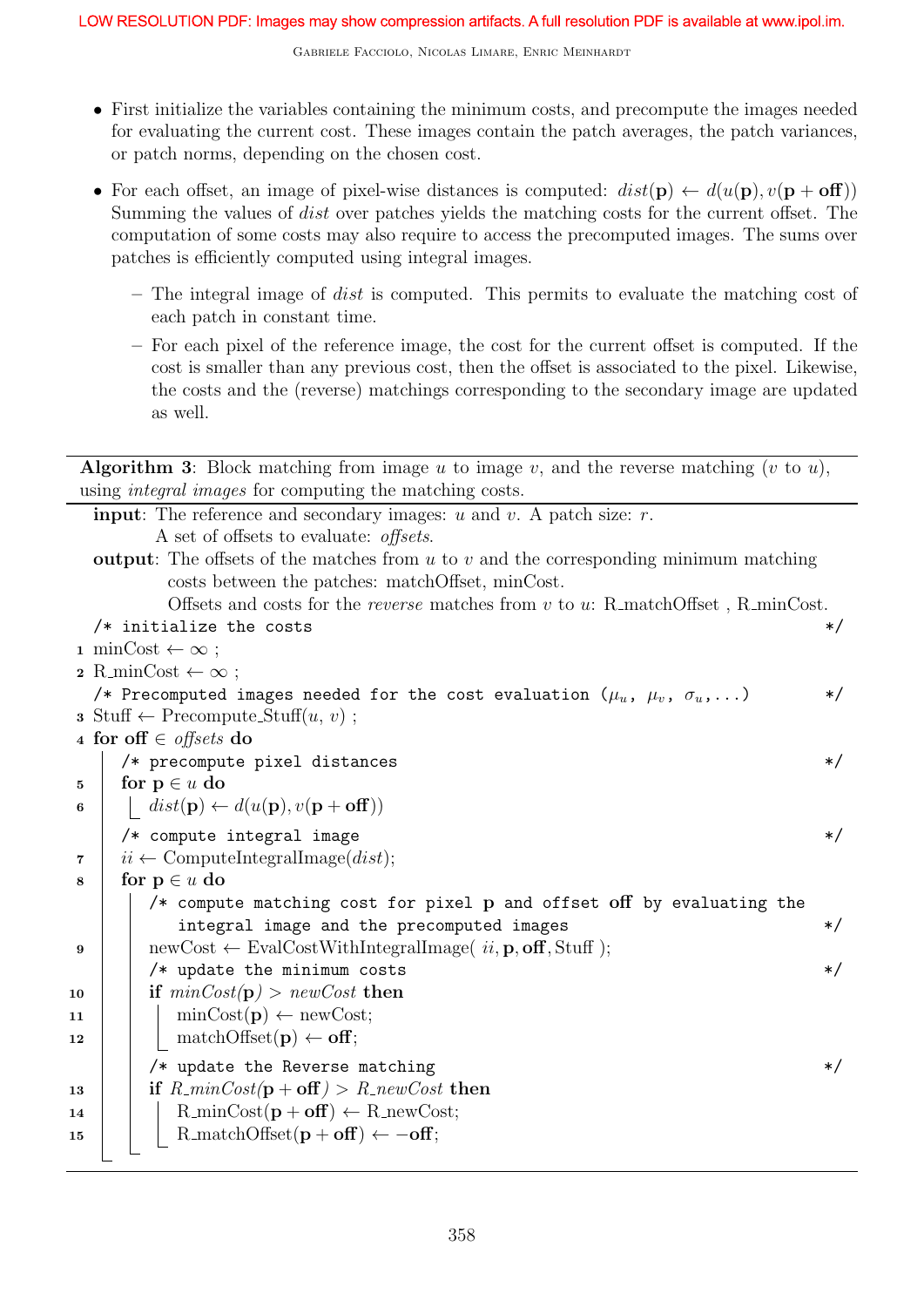

Figure 10: **Stereo Block matching.** For a stereo rectified image pair the possible correspondences are restricted to horizontal lines, therefore the stereo block matching only considers horizontal offsets.

A remark about parallelization. The previous algorithm can be parallelized by splitting the reference image into smaller sub-images and applying the algorithm in parallel to each sub-image. Besides reducing the computing time, this strategy also provides a way to deal with the numerical precision issues connected to the use of large integral images (as mentioned in Section 2.3). The block matching implementation associated to this work<sup>5</sup> processes the reference image by horizontal bands, with each band treated in parallel.

### 3.3 Subpixel Stereo Block Matching

The apparent motion of a point in an image due to camera displacement is related to its distance from the camera. This is the principle of stereoscopy, which allows to estimate the depths of a scene by determining the relative motion (parallax movement) of corresponding points in two images. In the pinhole camera geometry it can be shown that the parallax movement of a point occurs only along a line (called epipolar line), and that the image pairs can always be rectified (transformed by an homography) so that the apparent motion of pixels is horizontal everywhere [11]. The apparent motion on rectified images is often referred to as disparity.

The block matching algorithm described above can be used to estimate the disparity in rectified stereo pairs by restricting it to consider only horizontal offsets (see Figure 10). However, for estimating the depth it is useful to compute disparities with subpixel precision. Algorithm 4 extends the block matching for integer offsets to consider subpixel disparities. The principle is to compute several disparity maps with integer disparities, where in each pair one image is shifted by a subpixel quantity, and then combine the results in a single subpixel disparity map. To attain a precision of  $1/n$ -th of pixel for both the direct and reverse disparity maps, the integer precision algorithm must be invoked  $2n$  times, meaning that the overall cost depends linearly on the precision  $O(NnM)$ (where  $N$  is the number of pixels and  $M$  the number of offsets). The same subpixel procedure can be applied for estimating subpixel bi-dimensional offsets. However, the cost becomes  $O(Nn^2M)$ , which dims the value of the integral image with respect to other subpixel techniques for *optical flow* computation [14, 19].

### 3.4 Comparison with Exhaustive Block Matching

As hinted in the introduction the performance of the exhaustive block matching decreases when the patch size grows, whereas the performance of integral images does not significantly depend on patch size. The results summarized in Table 1 corroborate this. We also note that for patches smaller than  $3 \times 3$  the exhaustive search becomes more efficient than applying the integral image.

<sup>5</sup>https://doi.org/10.5201/ipol.2014.57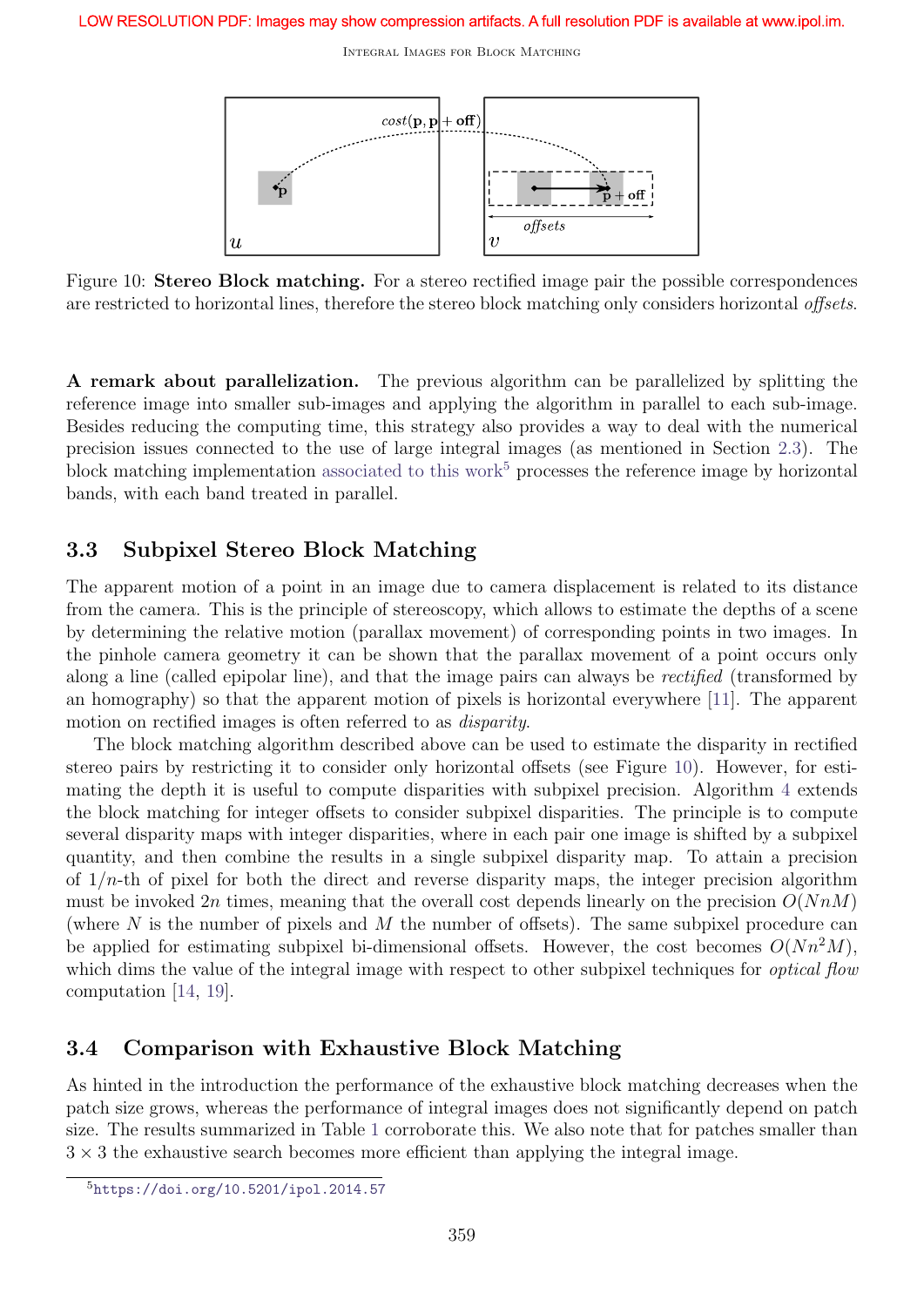Algorithm 4: Subpixel stereo block matching using integral image. **input:** Images: u and v. A subpixel precision  $s < 1$ . A disparity range: *offsets*. output: Disparities and minimum matching costs: matchOffset, minCost. Reverse matches: R\_matchOffset, R\_minCost.  $/*$  initialize the costs  $*/$ 1 minCost  $\leftarrow \infty$ :  $2$  R\_minCost  $\leftarrow \infty$ ;  $/*$  subpixel block matching: u to v  $*/$ 3 for  $shift \in \{ns : n \in \mathbb{N}, ns < 1\}$  do 4  $\vert$  shifted  $u \leftarrow$  Shift Horizontally $(u, shift)$ ; 5  $\left[$  [newOff,newCost,R\_newOff,R\_newCost]  $\leftarrow$  BlockMatching(shifted\_u, v, offsets); 6 for  $p \in u$  do 7 if  $minCost(p) > newCost(p)$  then  $\bf{s}$  | | minCost( $\bf{p}$ )  $\leftarrow$  newCost( $\bf{p}$ ); 9 | | matchOffset(p)  $\leftarrow$  newOff(p) + shift;  $/*$  subpixel block matching: v to u  $*/$ 10 for  $shift \in \{ns : n \in \mathbb{N}, ns < 1\}$  do 11  $\vert$  shifted  $v \leftarrow$  Shift Horizontally $(v, shift)$ ; 12  $\left[$  [newOff,newCost,R\_newOff,R\_newCost]  $\leftarrow$  BlockMatching $(u, shifted_v, offsets);$ 13 for  $p \in v$  do 14 if  $R_{\text{min}}Cost(\mathbf{p}) > R_{\text{new}}Cost(\mathbf{p})$  then 15 R\_minCost(p) ← R\_newCost(p); 16 | R\_matchOffset(p)  $\leftarrow$  R\_newOff(p) + shift;

| Patch size (side $r$ ) Integral image Exhaustive search |    |                 |
|---------------------------------------------------------|----|-----------------|
|                                                         | 6s | 6s              |
|                                                         | 6s | 15 s            |
|                                                         | 6s | 28s             |
|                                                         | 6s | 48s             |
|                                                         | 6s | $71 \mathrm{s}$ |

Table 1: Performance comparison of block matching with integral image against the exhaustive search. The former is  $O(MN)$  while the latter is  $O(r^2MN)$ , where M is the number of considered offsets, N is the number of pixels in the image and the side of the patch is r. Here  $N = 512^2$  and  $M = 100$ . The execution times are obtained running a C implementation of the algorithms on a 1.8Ghz CPU.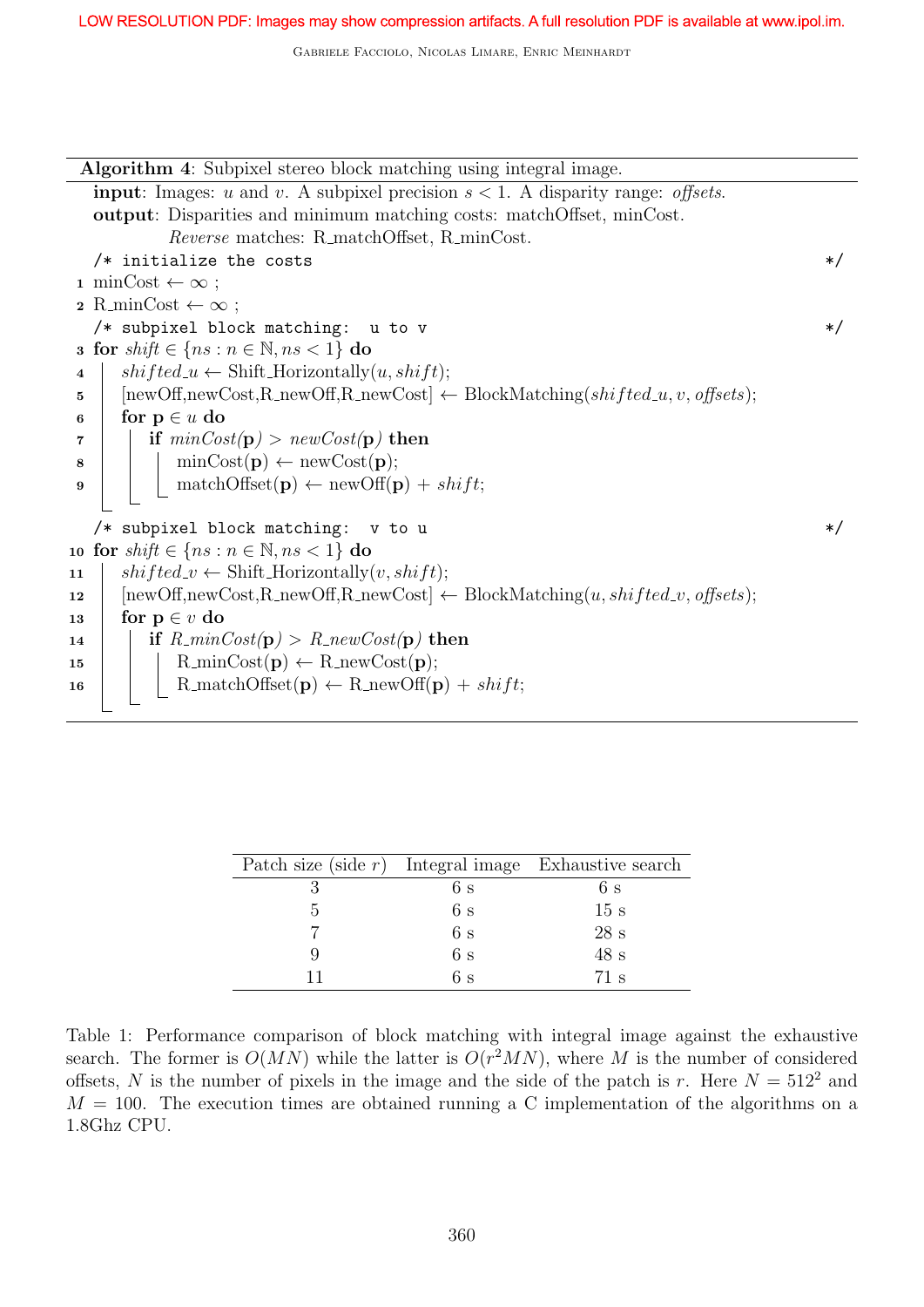

Figure 11: **Disparity range.** On the right we show the disparity corresponding to the stereo pair on the left. The range of the offset spans a large set of disparities because of the "ground plane". This tendency could be determined at lower resolutions at a lower cost.

There are however many cases in which an exhaustive block matching is preferable to using the integral images.

- Non overlapping patches. A common trick to accelerate block matching is to compute the correspondences only on a coarse grid over the reference image. However, there is no benefit in using the integral image to compute the costs if the considered patches do not overlap. Indeed, when computing the correspondences for points on a grid with a stride bigger than the patch width, there is no gain in using the integral image, since the considered patches are all disjoint.
- Matching costs based on feature vectors. The block matching can be performed by comparing vectors of local features extracted from the image, instead of comparing the pixels in a patch. These features vectors are high level descriptions of the patch which usually introduce some invariance.

However, as in the previous case, there is no benefit in using the integral image if the patch representations do not overlap. The integral image may be useful, however, for computing the features themselves [1].

• Matching costs using non uniform weights. A drawback of block matching methods is their inability to distinguish distinct heights within the patch. This leads to incorrect estimations near the objects' boundaries and to the appearance of artifacts like the foreground fattening. The adaptive weights technique [27] prevents some of these issues by introducing weights in the computation of the matching costs. The weights are computed taking into account the image geometry in order to avoid considering more than one object in each patch. This leads to improved results near the boundaries of the objects.

Although the weighted matching costs can be computed using integral images (see Section 2.2), their cost will be proportional to the complexity of the weight function (for weights  $w(x, y)$ ) it is proportional to the cardinality of the set  $\{(x, y) : \frac{d^2}{dx^2}w(x, y) \neq 0\}$ . Usually the adaptive weights are incorporated as a refinement step operating over an initial coarse disparity map.

• Variable offset ranges. The block matching computational cost depends linearly on the number of offsets being evaluated; for this reason it is always preferable to explore a small range of offsets. In many cases, although the overall offset range can be large, the range remains locally small. The stereo pair shown in Figure 11 illustrates this situation. In spite of the fact that the disparities induced by the structures are all relatively small, the disparity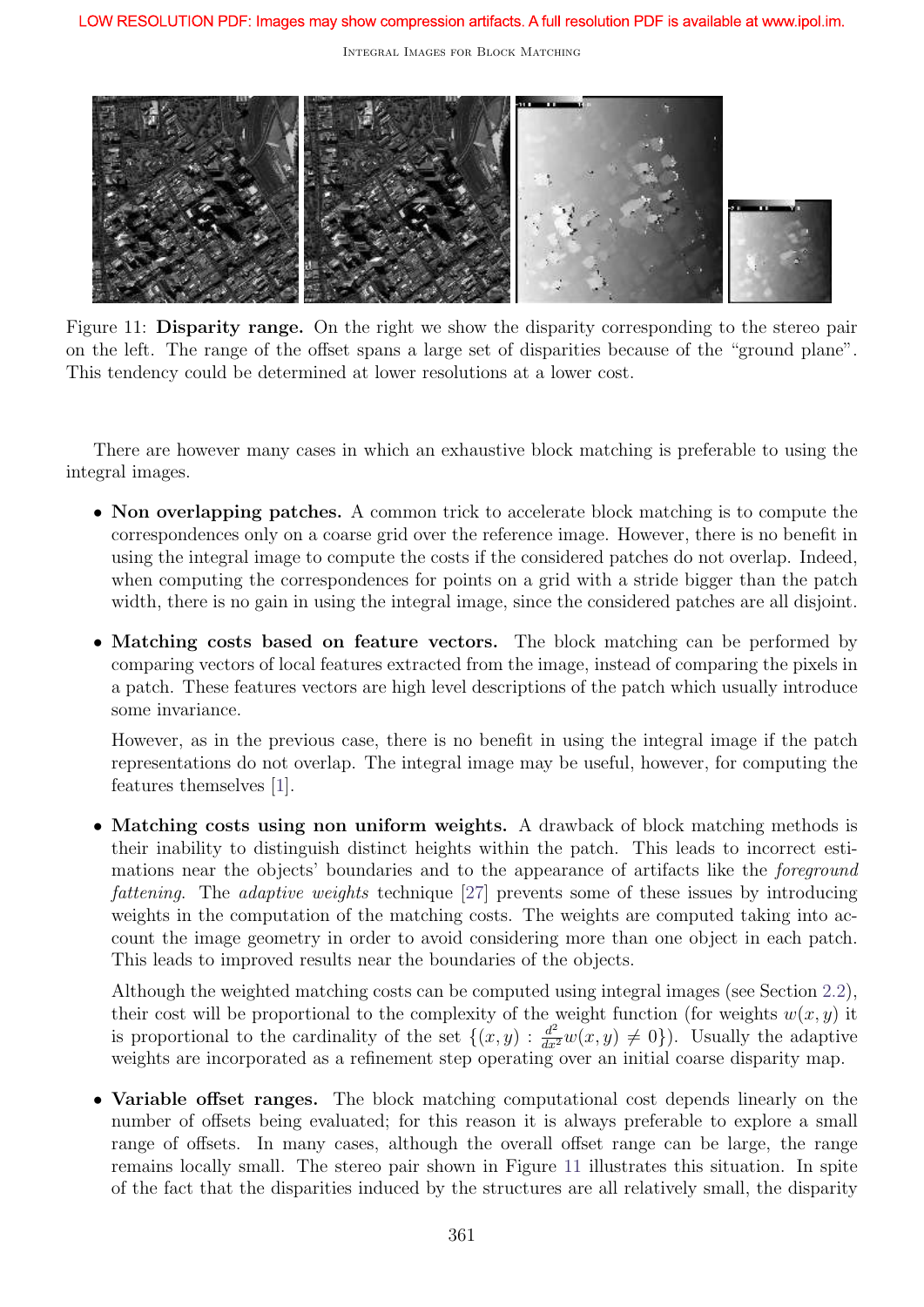map is dominated by a global motion due to the change of view angle, which could be easily estimated at a lower resolution. This idea of progressively refining coarse approximations of the offset field is at the base of coarse-to-fine [20] techniques for block matching.

An exhaustive block matching algorithm can be easily adapted to implement a coarse-to-fine refinement, just by locally adapting the offset range. But, an algorithm based on integral images (such as Algorithm 3) must test every offset for all the pixels, which is inefficient for a coarse-to-fine technique. A possible way to adapt the disparity range in Algorithm 3 consists in splitting the reference image in small overlapping tiles, and then applying the algorithm on each tile with a more reduced range.

### 3.5 Comparison with Fourier Methods

The convolution theorem provides another way to accelerate the block matching. Any matching cost that can be expressed in terms of  $\text{Prod}(\mathbf{p}, \mathbf{q})$  (including SSD) admits a re-writing as convolution of images

$$
\mathrm{Prod}(\mathbf{p}, \mathbf{x}) = (\tilde{u} * \tilde{v})(\mathbf{x}),
$$

where  $\tilde{u}(\mathbf{x}) = \mathbf{1}_{B(0,r)}(-\mathbf{p}-\mathbf{x})u(-\mathbf{p}-\mathbf{x})$  and  $\tilde{v}(\mathbf{x}) = v(\mathbf{x})$ . Applying the convolution theorem we have

$$
\text{Prod}(\mathbf{p}, \mathbf{x}) = (\tilde{u} * \tilde{v})(\mathbf{x}) = \mathcal{F}^{-1}\{\mathcal{F}\{\tilde{u}\} \cdot \mathcal{F}\{\tilde{v}\}\}(\mathbf{x}).
$$

This implies that, for a patch of size  $r \times r$  of the reference image (centered at p), all the matching costs within the search window can be computed at a cost proportional to the Fourier transform of the search region. Then, it is the size of the search region that determines the computational cost. Indeed, assuming that the M offsets to be evaluated are arranged in a squared region, and that  $r^2 < M$ , then the cost becomes approximately  $O(M \log_2(M))$  (with a conservative constant of 30 due to the FFTs). We deduce that the Fourier transform computes the matching costs faster than the exhaustive search, as soon as  $r^2 > 30 \log_2(M)$ . This is the case for template matching [17], where the patches  $(r^2)$  and the search regions  $(M)$  are both large.

A key characteristic of template matching is that the set of features to be matched is usually small and sparse, be they points of interest or tracking points. In this case where there is no overlap between the features, the integral image will perform as the exhaustive search with  $O(Mr^2)$  operations for each feature, while the Fourier method's cost is  $O(M \log_2(M))$  operations per feature. Conversely, applying the Fourier method for computing the matches for all the pixels in the reference image is  $O(NM \log_2(M))$ , which is worse than using the integral image.

## 4 Limitations

In the previous sections we pointed out some limitations of using integral images for block matching, let us summarize them here:

- The limited performance gain with respect to exhaustive block matching for small patch sizes.
- There is **no performance gain** with respect to exhaustive block matching when computing the integral image on a coarse grid with non overlapping patches.
- Integral images cannot be used to implement all matching costs. For example, they do not adapt to ZSAD. Neither are they applicable to matching costs based on feature vectors or to computing costs with adaptive weights.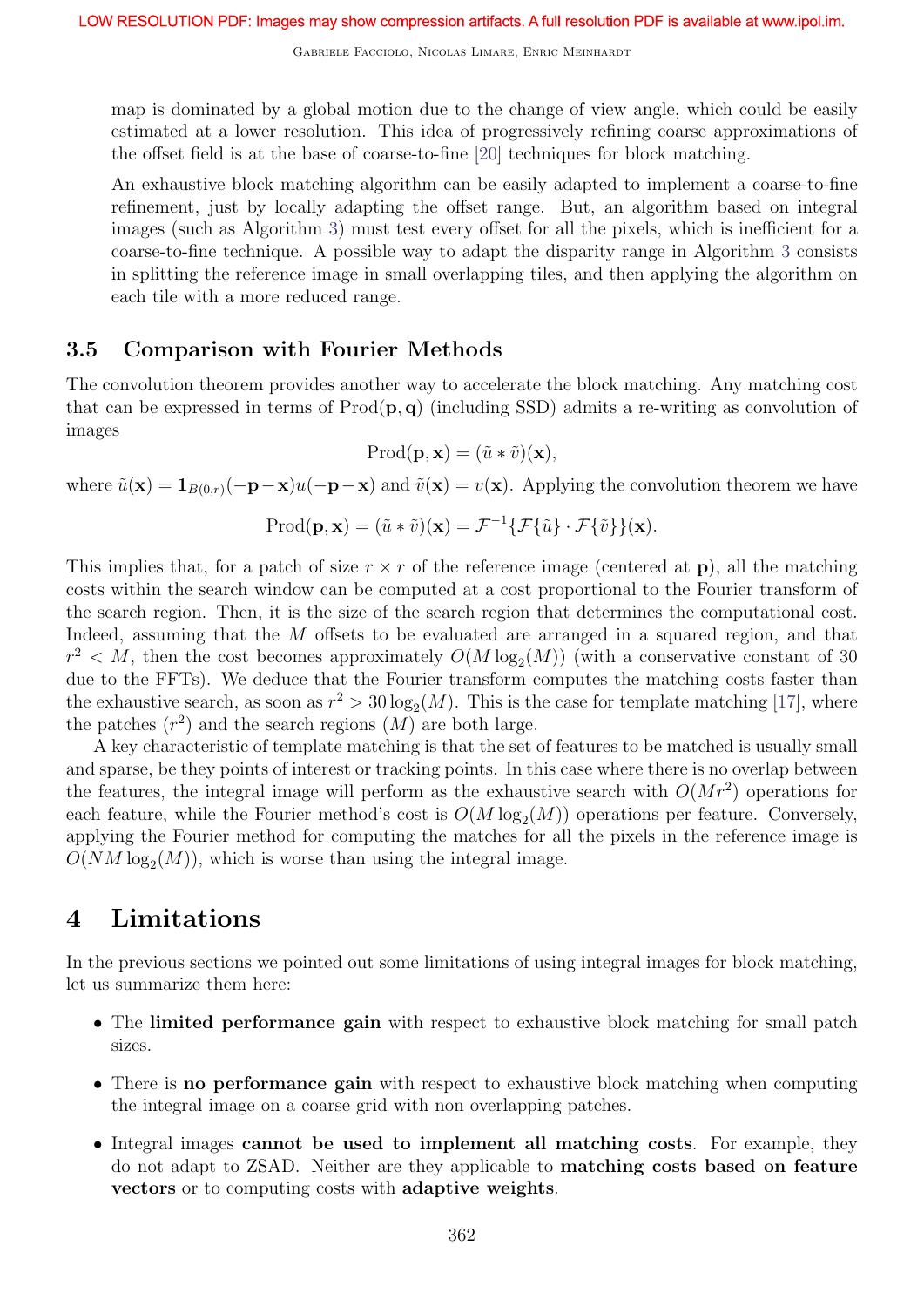

Figure 12: **Ghost artifacts in block matching.** Subfigure (a) shows a crop from a stereo pair. Although the sky looks saturated it is not uniform. To highlight the noisy values in the sky region the pair is visualized in (b) with higher contrast. The disparity map obtained using exhaustive block matching is shown in (c). As expected, the matches in the sky are erratic. The disparity map shown in (d) is computed using a single precision integral image. Note the appearance of a "ghost" of the main structure in the sky region, caused by the truncation errors in the integral image representation. The result obtained using a double precision integral image (not shown) coincides with the one of the exhaustive matching. The result obtained with a single precision integral image but processing the image by horizontal bands is shown in (e). Although the artifact has disappeared the result differs from the exact one, which indicates that some truncation errors are still present.

• The limited precision of the data type used for representing the integral image was remarked in Section 2.3. Let us illustrate how this issue affects the performance of block matching. Figure 12 shows a disparity map with a ghost artifact which is the product of the insufficient precision of the integral image representation. Indeed, the single precision float is insufficient in this case. There are two ways to deal with this issue, one by reducing the size of the integral image, and the other by involving a higher precision. A possibility to reduce the size of the integral image is to process the input images by bands. Figure 12 illustrates the results of both approaches.

## 5 Take Home Message

The integral image is a powerful tool for computer vision, that is also effective for accelerating block matching algorithms, as long as the matching cost can be expressed as a sum of pixel-wise costs and the offset set to be tested is small. Its performance comes from a re-arrangement of the computations that capitalizes on patch overlap. Therefore, if the "query patches" do not overlap, it is more convenient to resort to Fourier based correlation, as it is the case for template matching. Moreover, for applications where the patches are encoded by feature vectors, there is no advantage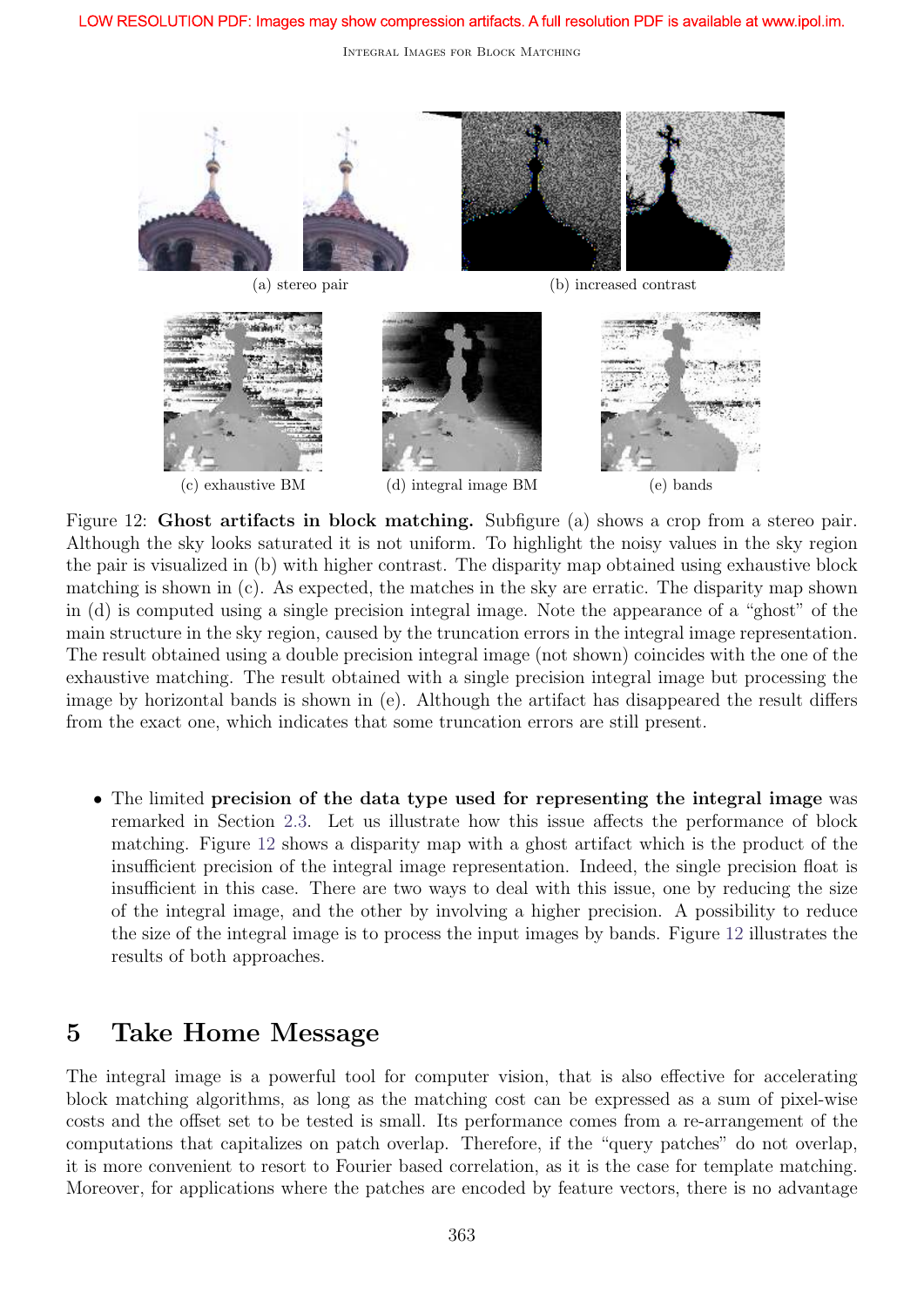Gabriele Facciolo, Nicolas Limare, Enric Meinhardt

in using the integral image. Lastly, single precision should be avoided for integral images, as it may cause truncation errors.

# A Comparison of Different Implementations of the Integral Image Loop

As shown in previous sections of this article, the integral image can be used as a building-block for many computations, so its performance is critical and optimization efforts focusing on this core loop could benefit other algorithms.

We present in this appendix a comparison of three versions of the integral image computation algorithm. These three versions, detailed hereafter, only differ by the order of the operations and storage of the temporary values, all implemented in general-purpose C language.

#### Two Loops

We can compute the integral image by performing cumulative sums by row and column in two passes over the source image (Algorithm 5). This version avoids the use of temporary variables, but it implies more memory traffic with the two passes.

#### Vector Accumulator

This version interprets the Viola-Jones [24] formula

$$
s(x, y) = s(x, y - 1) + i(x, y)
$$
  
ii(x, y) = ii(x - 1, y) + s(x, y),

as a sum over columns. With arrays stored by row (C-style), this implies the use of a vector accumulator to store the current column-wise sums (Algorithm 6).

#### Scalar Accumulator

Since the Viola-Jones formula is symmetric, one can swap row and column indices and summing over rows leads to another variant with a single scalar accumulator to store the current row-wise sum (Algorithm 7).

We implemented these three variants in C and compared their speed on arrays of pseudo-random values in [0, 1] stored as long double variables. Processing time for these core routines only was measured from a single thread execution with high-precision POSIX clock  $*($ ) calls, on an idle Linux 3.10 system with two CPU cores (Intel Core i5 2.4GHz), no hyper-threading, and no CPU frequency scaling. For each array size, 32 measures were collected and their median was kept, hence discarding outliers.

The result, displayed in Figure 13 and Table 2, shows that the "scalar accumulator" version is faster for all array sizes  $(2^{12} \text{ to } 2^{24} \text{ pixels})$ , all compilers (gcc 4.7.3 and clang 3.2) and all optimization settings (-00 and -03). On average over the input size, the "scalar accumulator" version is 1.3 to 2 times faster than the "two loops" variant, depending on the compiler and compilation options. Similar results were obtained with different optimization settings, other compilers, and other hardware architectures<sup>6</sup>.

 $6$ Additional tests were performed with -O1 and -O2 optimization settings on gcc and clang, with the icc 12.0.4, suncc 5.11, and tcc 0.9.25 compilers, and with the gcc compiler on Intel Xeon X7560 and Marvell ARM Feroceon 88FR131 CPUs.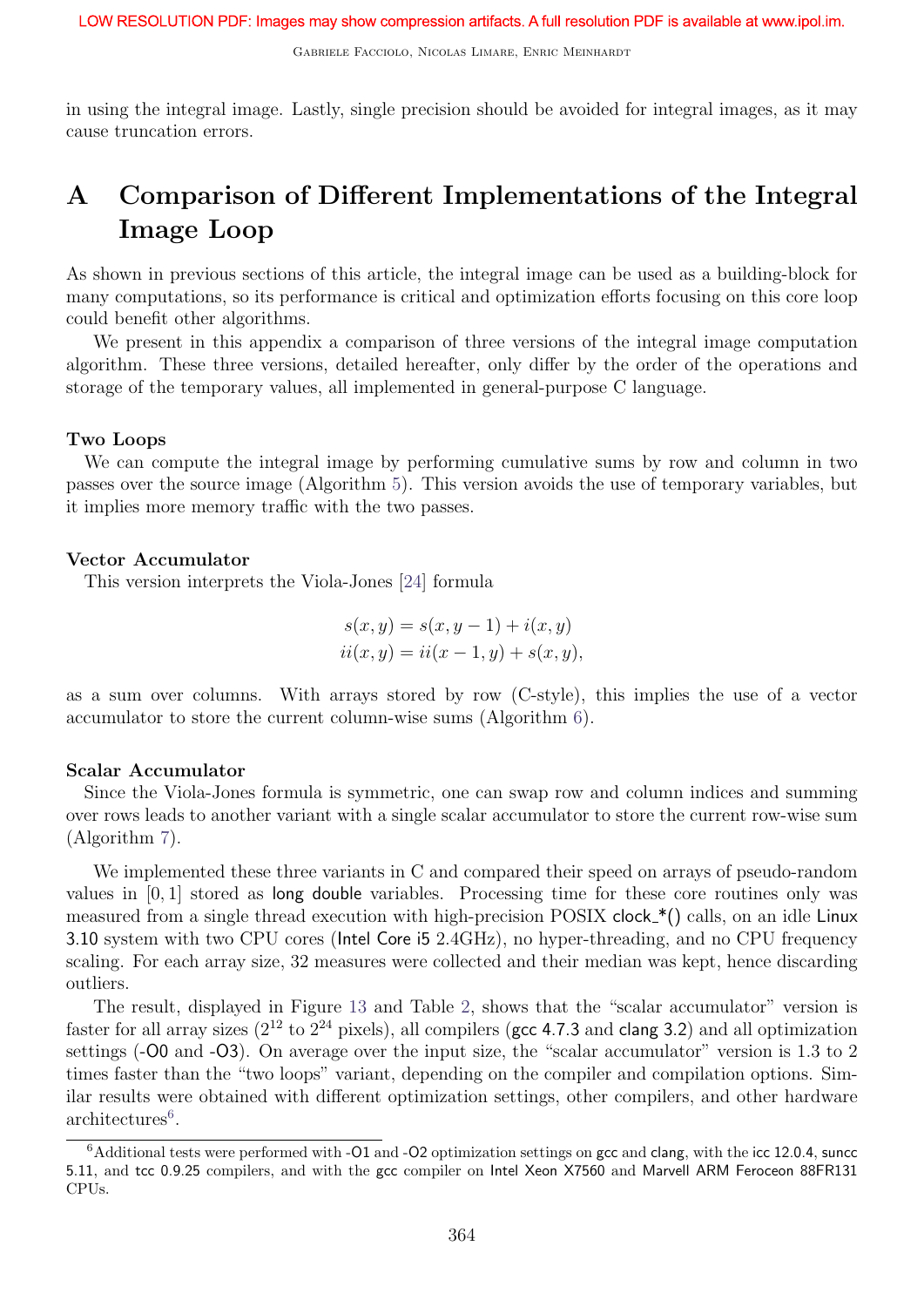| <b>Algorithm 5:</b> Two loops algorithm variant.                                                   |        |  |
|----------------------------------------------------------------------------------------------------|--------|--|
| <b>input:</b> An image of size $nx \times ny$ : i                                                  |        |  |
| <b>output</b> : The integral image of size $nx \times ny$ : <i>ii</i>                              |        |  |
| 1 for $x \leftarrow 0$ to $nx - 1$ do                                                              |        |  |
| /* copy the first row                                                                              | $*$ /  |  |
| $\mathbf{a} \mid ii(x,0) \leftarrow i(x,0);$                                                       |        |  |
| s for $y \leftarrow 1$ to $ny - 1$ do                                                              |        |  |
| /* cumulative sum over $y$ indices                                                                 | $*$ /  |  |
| 4   for $x \leftarrow 0$ to $nx - 1$ do                                                            |        |  |
| 5 $\big $ $ii(x, y) \leftarrow i(x, y) + ii(x, y - 1);$                                            |        |  |
| 6 for $y \leftarrow 0$ to $ny - 1$ do                                                              |        |  |
| /* cumulative sum over $x$ indices                                                                 | $\ast$ |  |
| for $x \leftarrow 1$ to $nx - 1$ do<br>$\overline{7}$                                              |        |  |
| $\begin{array}{c c} \mathbf{8} &   &   & ii(x, y) \leftarrow ii(x, y) + ii(x - 1, y); \end{array}$ |        |  |

Algorithm 6: Vector accumulator algorithm variant. **input:** An image of size  $nx \times ny$ : *i* **output**: The integral image of size  $nx \times ny$ : *ii* 1  $s(0...nx-1) \leftarrow 0;$  /\* vector accumulator of length nx initialized to 0 \*/ 2 for  $y \leftarrow 0$  to  $ny - 1$  do  $s(0) \leftarrow s(0) + i(0, y);$  $4 \mid ii(0, y) \leftarrow 0 + s(0);$ 5 for  $x \leftarrow 1$  to  $nx - 1$  do 6  $\vert s(x) \leftarrow s(x) + i(x, y);$ 7  $\vert i(x, y) \leftarrow ii(x - 1, y) + s(x);$ 

#### Algorithm 7: Scalar accumulator algorithm variant.

**input:** An image of size  $nx \times ny$ : *i* output: The integral image of size  $nx \times ny$ : ii 1  $ii(0, 0) \leftarrow i(0, 0);$ 2 for  $x \leftarrow 1$  to  $nx - 1$  do  $3 \mid ii(x, 0) \leftarrow ii(x - 1, 0) + i(x, 0);$ 4 for  $y \leftarrow 1$  to  $ny - 1$  do  $5 \mid s \leftarrow i(0, y);$  /\* scalar accumulator \*/ 6  $ii(0, y) \leftarrow ii(0, y - 1) + s;$ 7 for  $x \leftarrow 1$  to  $nx - 1$  do  $\begin{array}{c|c|c|c} \mathbf{s} & | & s \leftarrow s + i(x, y); \end{array}$ <sup>9</sup> ii(x, y) ← ii(x, y − 1) + s;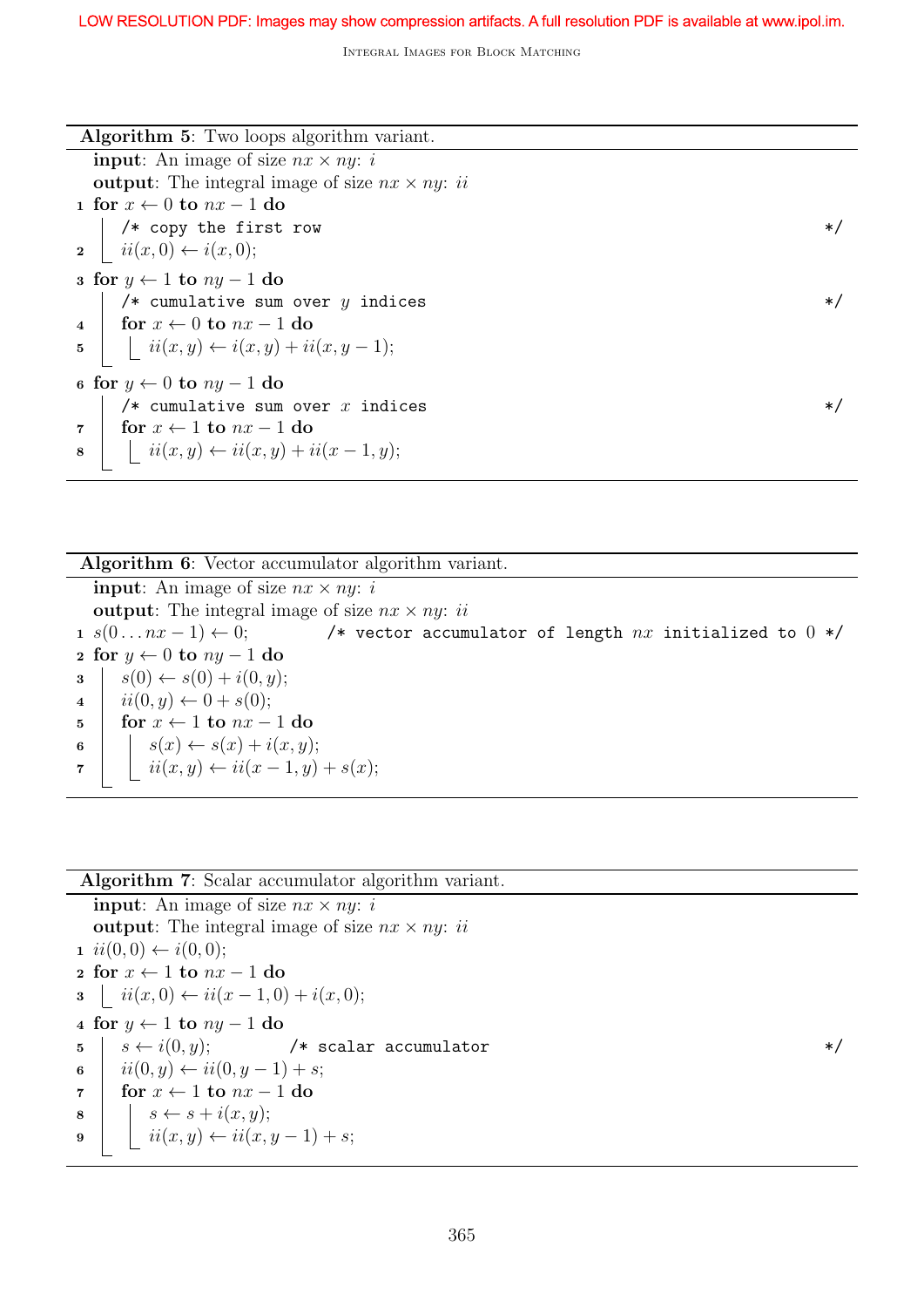

Figure 13: Comparison of three implementations of the core loop. The "scalar accumulator" version is faster on different compilers and optimized compilation settings. These measures, on arrays filled with  $2^{12}$  to  $2^{24}$  pseudo-random values in [0, 1] stored as long double variables, are the median of 32 independent runs. Average and normalized performance are summarized in Table 2. The test platform has an Intel Core i5 CPU at 2.4GHz (frequency scaling disabled), with 2 cores, no hyperthreading, and the software was run on a single thread, on an idle system, without memory paging to disk (swapping). Compilers here are gcc 4.7.3 and clang 3.2, on a Linux 3.10 system.

|               | scalar          | vector        | two loops       |
|---------------|-----------------|---------------|-----------------|
| $gcc - O0$    | $7.74218e+07$   | $6.67072e+07$ | $5.66965e+07$   |
|               | 1.3655          | 1.1765        |                 |
| $\rm gcc$ -O3 | $1.83359e+08$   | $1.27013e+08$ | $1.09579e + 08$ |
|               | 1.6733          | 1.1591        |                 |
| $clang -OO$   | $7.23631e+07$   | $5.35246e+07$ | $5.18055e+07$   |
|               | 1.3968          | 1.0332        |                 |
| $clang -O3$   | $1.25750e + 08$ | $8.93577e+07$ | $6.20220e + 07$ |
|               | 2.0275          | 1.4407        |                 |

Table 2: Average performance of three implementations of the core loop, in pixels per second. This measure is the average of the values presented in Figure 13, i.e. on square arrays of  $2^{12}$  to  $2^{24}$  values. Numbers in italic are normalized versions of the previous lines, for easier comparison.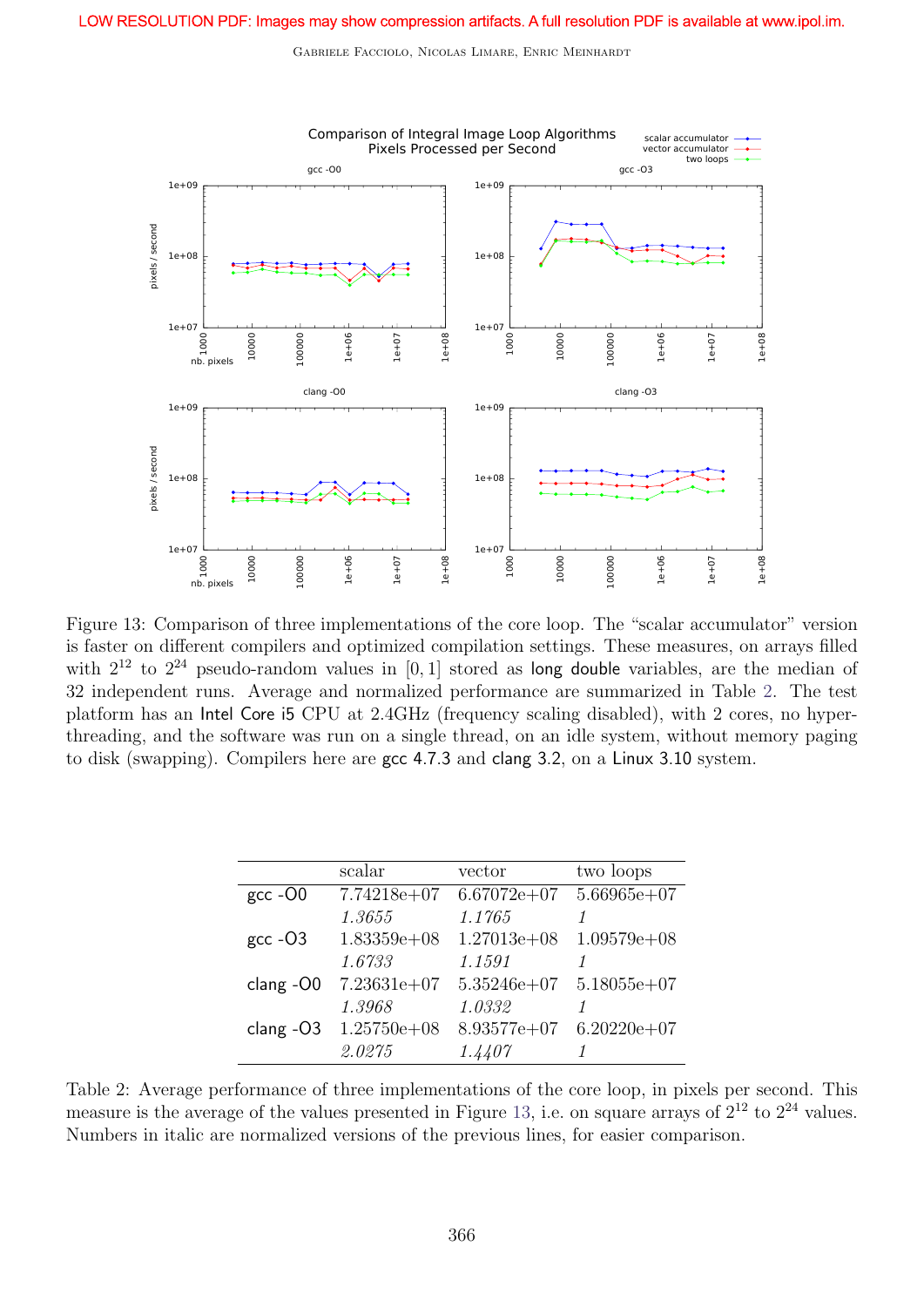We propose two explanations for the difference. First, the "two loops" variant requires two passes over the whole array, which implies more time to fetch the data from RAM to CPU and back when the array doesn't fit entirely on CPU cache memory. This might explain why Viola and Jones mentioned that with their formula "the integral image can be computed in one pass over the original image". Then, using a "scalar accumulator" instead of a "vector accumulator" means this variable can live entirely as a single CPU register; it doesn't need any space on the CPU cache memory, hence less CPU cycles to load cache values into registers and back, and less cache miss.

This comparison illustrates how much implementation details can matter and make a difference between two algorithm variants with the same mathematical properties and same arithmetic operations. When even small performance improvements are important, as in core routines of generic algorithmic building blocks, anything less than the source code doesn't really tell us how the software is going to behave<sup>7</sup>.

We intend to complete this analysis with more subtle variants in a future work focused on implementation details, such as the choice of the variable data type, floating-point precision control, loop unrolling, vector instructions, parallel processing, and other optimizations specific to a compiler, architecture or programming language.

# Acknowledgments

The authors thank to the anonymous reviewers for their comments and suggestions, which have notably contributed to the improvement of our work. This work was supported in part by the Centre National d'Etudes Spatiales (MISS Project) and the European Research Council (advanced grant "Twelve Labours").

# Image Credits

 $\overline{C}$  Jan Čech [4], crop from StMartin rectified stereo pair<sup>8</sup> © CNES, satellite image of Melbourne 2012.

## References

- [1] H. Bay, A. Ess, T. Tuytelaars, and L. Van Gool, Speeded-Up robust features (SURF), Computer Vision and Image Understanding, 110 (2008), pp. 346–359. http://dx.doi.org/10. 1016/j.cviu.2007.09.014.
- [2] S. Birchfield and C. Tomasi, A pixel dissimilarity measure that is insensitive to image sampling, IEEE Transactions on Pattern Analysis and Machine Intelligence, 20 (1998), pp. 401– 406. http://dx.doi.org/10.1109/34.677269.
- [3] A. BUADES, B. COLL, AND J. M. MOREL, A review of image denoising algorithms, with a new one, SIAM Multiscale Modeling & Simulation, 4 (2005), pp. 490-530. http://dx.doi. org/10.1137/040616024.

<sup>&</sup>lt;sup>7</sup>The last part of this sentence is based on a quote of Douglas Crockford in Coders at Work: Reflections on the Craft of Programming, by Peter Seibel.

<sup>8</sup>http://cmp.felk.cvut.cz/~cechj/GCS/stereo-images/StMartin/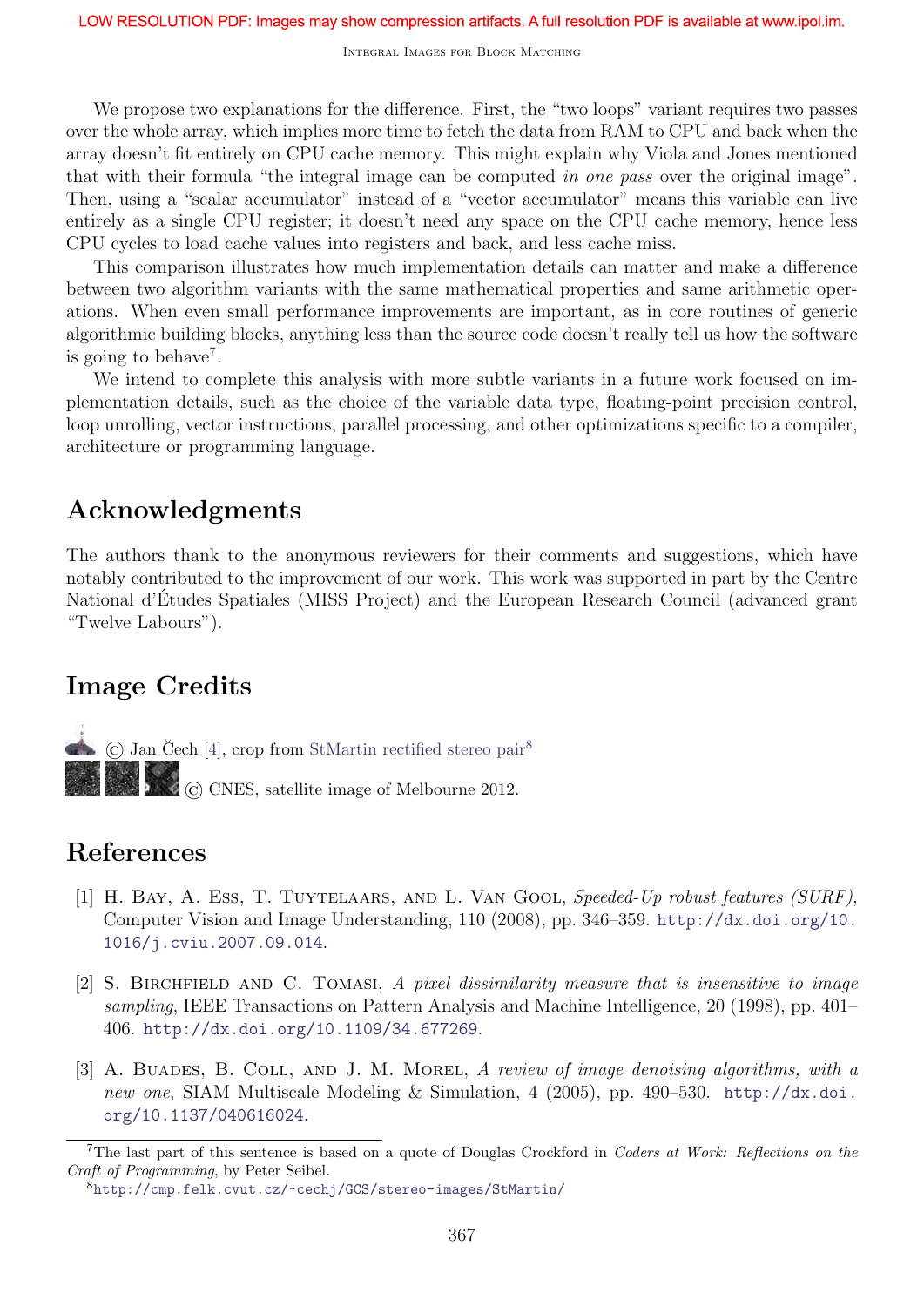- [4] J. CECH AND R. SARA, *Efficient Sampling of Disparity Space for Fast And Accurate Matching*, in Proceedings of the 2007 Conference on Computer Vision and Pattern Recognition, IEEE, June 2007, pp. 1–8. http://dx.doi.org/10.1109/CVPR.2007.383355.
- [5] F.C. CROW, Summed-area tables for texture mapping, ACM SIGGRAPH Computer Graphics, 18 (1984), pp. 207–212. http://dx.doi.org/10.1145/964965.808600.
- [6] J. Delon and A. Desolneux, Stabilization of Flicker-like effects in image sequences through local contrast correction, SIAM Journal on Imaging Sciences, 3 (2010), pp. 703-734. http: //dx.doi.org/10.1137/090766371.
- [7] K.G. Derpanis, E.T.H. Leung, and M. Sizintsev, Fast scale-space feature representations by generalized integral images, in Proceedings of the 2007 International Conference on Image Processing, vol. 4, IEEE, Oct. 2007, pp. 521–524. http://dx.doi.org/10.1109/ICIP.2007. 4380069.
- [8] O. FAUGERAS, T. VIÉVILLE, E. THERON, J. VUILLEMIN, B. HOTZ, Z. ZHANG, L. MOLL, P. BERTIN, H. MATHIEU, P. FUA, G. BERRY, AND C. PROY, Real-time correlation-based stereo: algorithm, implementations and applications, Rapport de recherche RR-2013, INRIA, 1993. http://hal.inria.fr/inria-00074658/PDF/RR-2013.pdf.
- [9] L.A. Ferrari, P.V. Sankar, J. Sklansky, and S. Leeman, Efficient two-dimensional filters using B-spline functions, Computer Vision, Graphics, and Image Processing, 35 (1986), pp. 152–169. http://dx.doi.org/10.1016/0734-189X(86)90024-1.
- [10] L.A. Ferrari and J. Sklansky, A fast recursive algorithm for binary-valued two-dimensional filters, Computer Vision, Graphics, and Image Processing, 26 (1984), pp. 292–302. http://dx. doi.org/10.1016/0734-189X(84)90214-7.
- [11] R. Hartley and A. Zisserman, Multiple View Geometry in Computer Vision, Cambridge University Press, 2nd ed., Apr. 2004. ISBN 0521540518.
- [12] P.S. HECKBERT, Filtering by repeated integration, ACM SIGGRAPH Computer Graphics, 20 (1986), pp. 315–321. http://dx.doi.org/10.1145/15886.15921.
- [13] H. Hirschmuller and D. Scharstein, Evaluation of stereo matching costs on images with radiometric differences, IEEE Transactions on Pattern Analysis and Machine Intelligence, 31 (2009), pp. 1582–1599. http://dx.doi.org/10.1109/TPAMI.2008.221.
- [14] B.K.P. HORN AND B.G. SCHUNCK, *Determining optical flow*, Artificial Intelligence, 17 (1981), pp. 185–203. http://dx.doi.org/10.1016/0004-3702(81)90024-2.
- [15] J. Jain and A. Jain, Displacement measurement and its application in interframe image coding, IEEE Transactions on Communications, 29 (1981), pp. 1799–1808. http://dx.doi. org/10.1109/TCOM.1981.1094950.
- [16] B.W. KERNIGHAN AND D.M. RITCHIE, The C programming language, Prentice-Hall, 2nd ed., 1988. ISBN 0131103628.
- [17] J.P. Lewis, Fast template matching, in Vision Interface 95, Canadian Image Processing and Pattern Recognition Society, May 1995, pp. 120–123. http://www.cipprs.org/papers/VI/ VI1995/pp120-123-Lewis-1995.pdf.